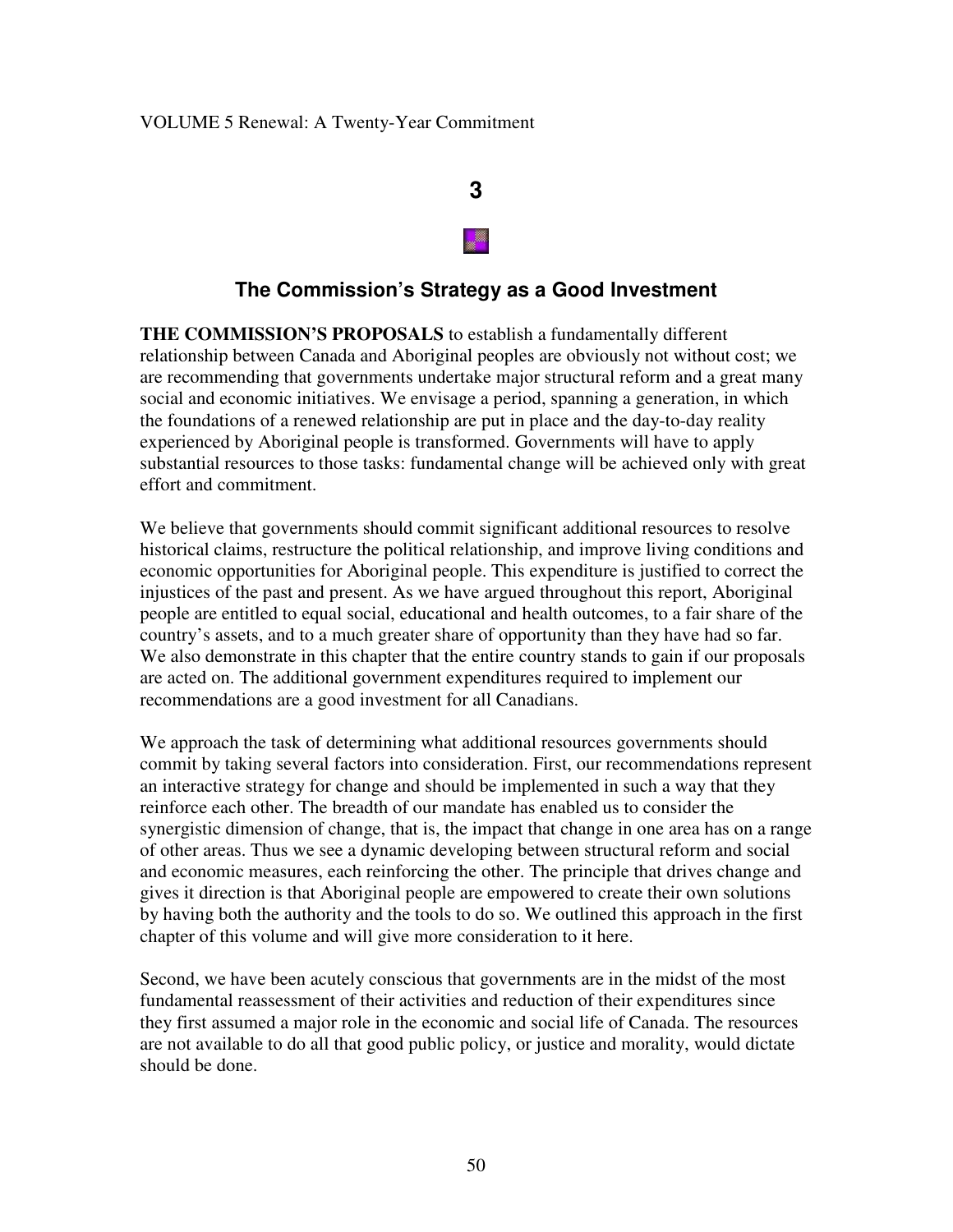Third, a further limitation constrains the pace of progress. We propose that change be implemented by Aboriginal people in the manner of their choosing. This means that the pace of change will be determined in part by their capacity to implement their chosen priorities, a capacity that is still developing.

Given these factors, we recommend strongly that, to give effect to our recommendations, governments increase their annual spending over the first five years of the strategy, so that by year five, expenditures are between \$1.5 and \$2 billion more than they are today. Governments will then need to sustain that level of additional expenditure for a number of years.

These resource requirements follow from the approach to implementation presented in Chapter 1. In the first few years following the government's receipt of this report, development of Aboriginal capacity to implement change through healing, improvement in economic and living conditions, and human resource and institutional development will require an immediate and major infusion of resources. By contrast, the initial focus with respect to structural reform will be on rebuilding Aboriginal nations and changing the land claims and treaty processes, which will require only limited funding in the early stages. But as more and more Aboriginal nations are reconstituted, increasing amounts will need to be allocated to implement self-government and the redistribution of lands and resources. Significant spending on social measures and structural reform will then need to be sustained for a number of years.

These investments represent an economic cost, in that productive resources will have to be devoted to the task. But in our view they will also result in substantial economic gains for all Canadians. They will lead to greater economic self-reliance for Aboriginal people and restore health and vitality to Aboriginal individuals and communities.

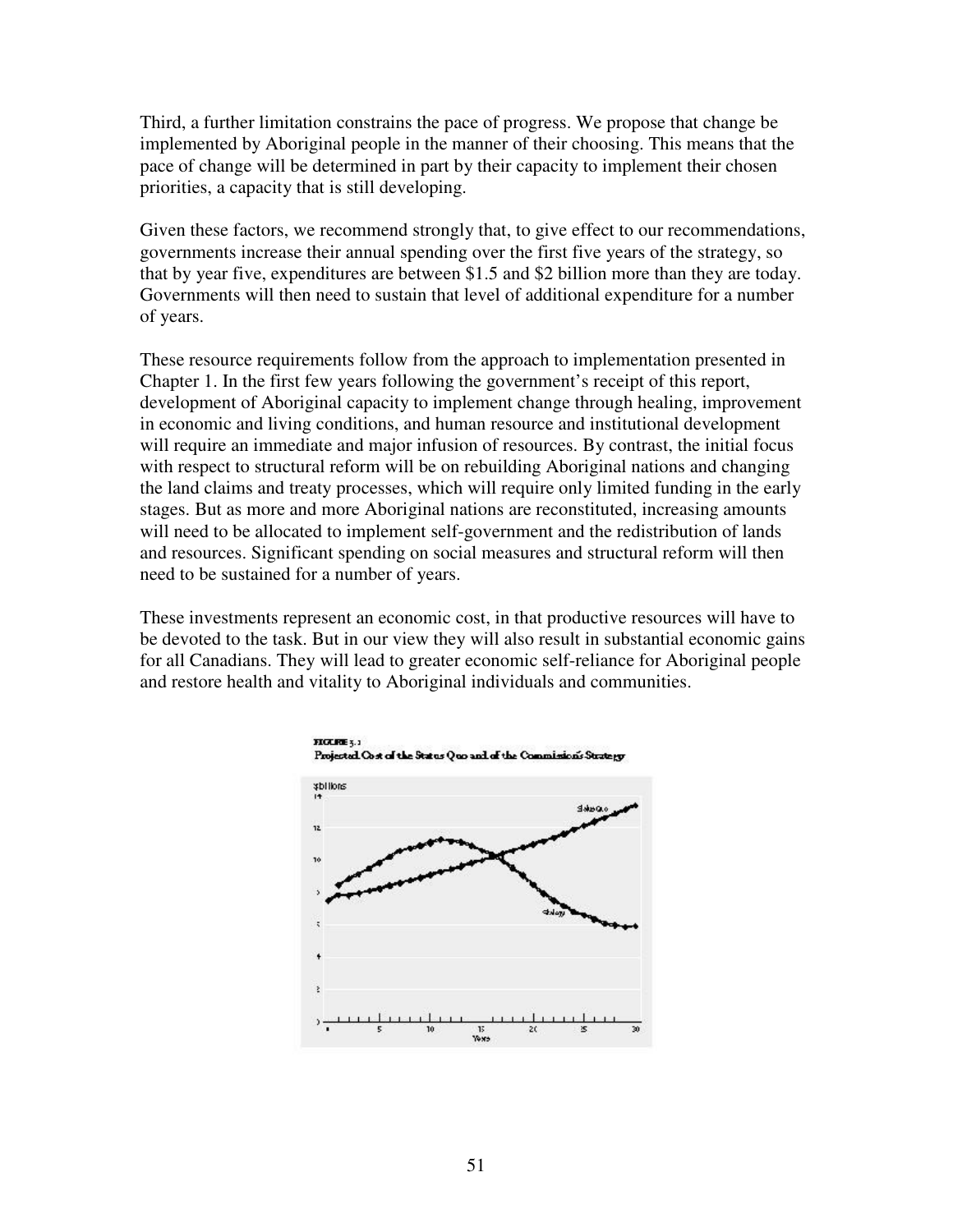In Chapter 2 we demonstrated that the political, social and economic conditions facing Aboriginal people impose a cost of \$7.5 billion per year on them and on all Canadians; this cost is likely to increase in future, reaching \$11 billion per year 20 years from now. This cost of the status quo includes losses flowing from failure to develop and use the full economic potential of Aboriginal people and the cost of remedial action to deal with the effects of social disintegration. In Chapter 2 we showed that these costs can be reduced significantly. We believe that the recommendations in this report, taken together, will bring about fundamental change in the circumstances of Aboriginal people and lead to the progressive reduction and eventual elimination of these costs. By eliminating the cost of the status quo, the strategy will yield economic benefits that far exceed the amounts governments will spend to implement it.

We estimate that these positive effects will begin to be realized in terms of the economy and government finances by about the tenth year following the adoption of our recommendations (though in terms of the impact on people's lives, the effects will be felt much sooner) and will become significant in the decade following that. Implementation will still involve significant costs 10 years hence, but as the gains from the strategy increase, the net cost will decline and in time become a net gain. The projected costs of the status quo and the strategy are displayed graphically in Figure 3.1. The net cost and net gain from the strategy are indicated by the distance between the two cost lines. As shown in Figure 3.1, the cross-over point, where net cost becomes net gain, is reached somewhere between year 15 and year 20 after the beginning of implementation. From this point on, Canadians and Aboriginal people will be better off than under the status quo.

Gains from the strategy will take the form of increased incomes for Aboriginal people and a fiscal dividend for governments. Governments will see their revenues increase, as Aboriginal economic activity expands, and their expenditures on financial assistance and remedial programs decline as Aboriginal people's dependence on government diminishes. We propose that governments use a part of the fiscal dividend to increase the resources devoted to implementing the strategy and apply the remainder to general revenues. <sup>1</sup> This way of using the fiscal dividend makes it possible to complete the investments in healing, economic development and institutional reform, to implement Aboriginal self-government, and to make progress in reallocating lands and resources during the second 10-year period, without imposing an additional burden in excess of \$2 billion in any year.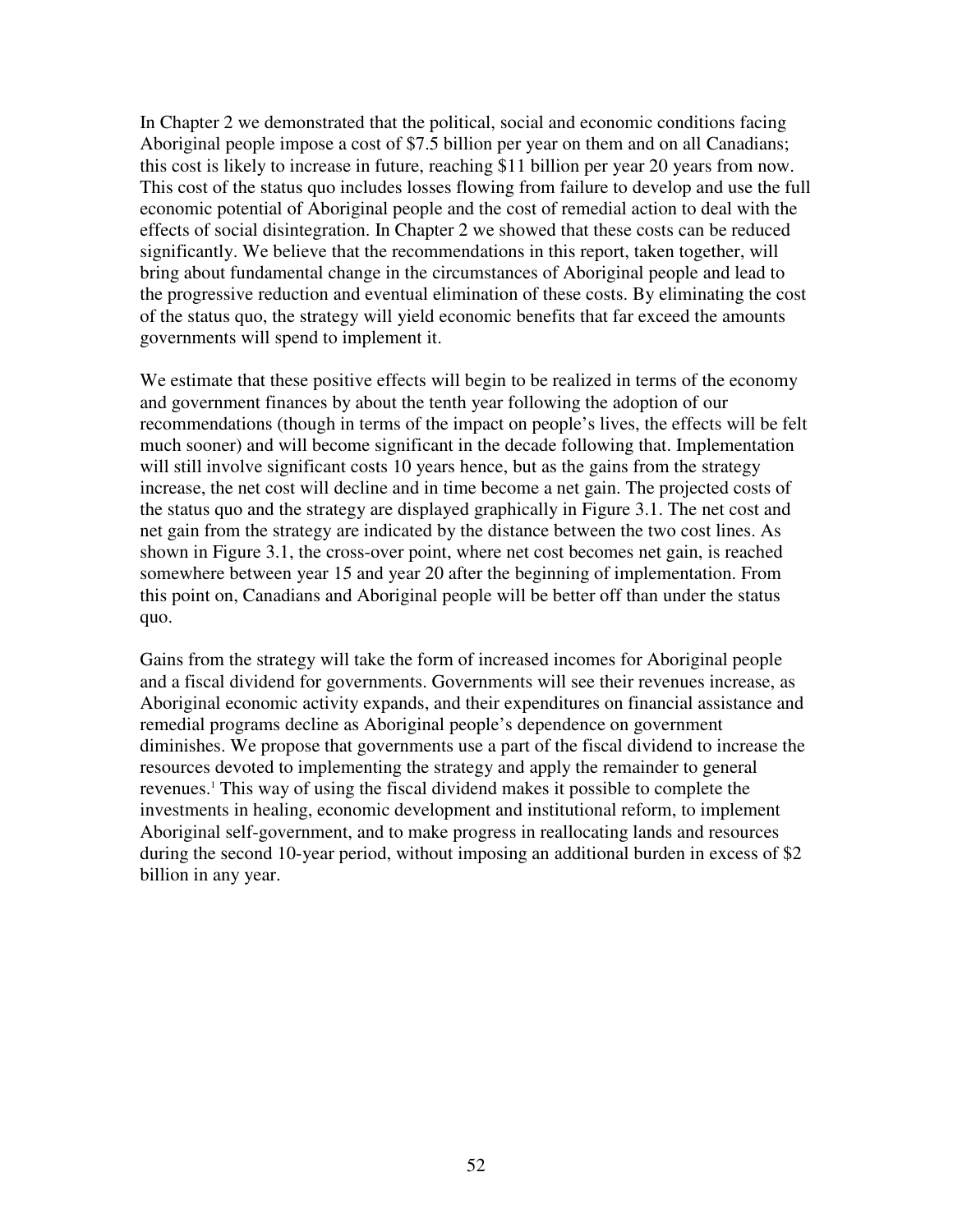

Indeed, governments will find their financial situation improve year after year as the fiscal dividend increases, until it reaches the same size as the additional expenditures needed for implementation. At that point governments would no longer have to raise taxes, borrow funds or reduce other spending to continue to work toward a renewed relationship with Aboriginal people. We expect that this point will be reached about 20 years after the beginning of implementation (Figure 3.2). From then on, governments jointly will have a smaller deficit (or larger surplus) than under the status quo.

Looking beyond 20 years, the amount required to continue to implement the recommendations will decline when the major social and economic investments and the reallocation of lands and resources are completed. There are some permanent costs of maintaining the new governance arrangements and the higher standard of living of Aboriginal people, but these are considerably smaller than the present cost of economic dependency and social dysfunction. Thus, in the long run, government expenditures will be significantly lower than under the status quo (Figure 3.2).

The results that can be achieved by implementing the recommendations in this report are summarized in Table 3.1. Aboriginal people generate the larger share of the gain by producing greater economic output; but half this gain is transferred to governments through taxes and changes in financial assistance. Governments gain directly when demand for remedial programs declines, but they also bear the cost of maintaining the new reality. In all, more than half the net gain takes the form of a fiscal dividend for governments.

#### Table 3.1 **Net Long-Term Annual Gain from the Strategy Compared to the Status Quo (\$ billions)**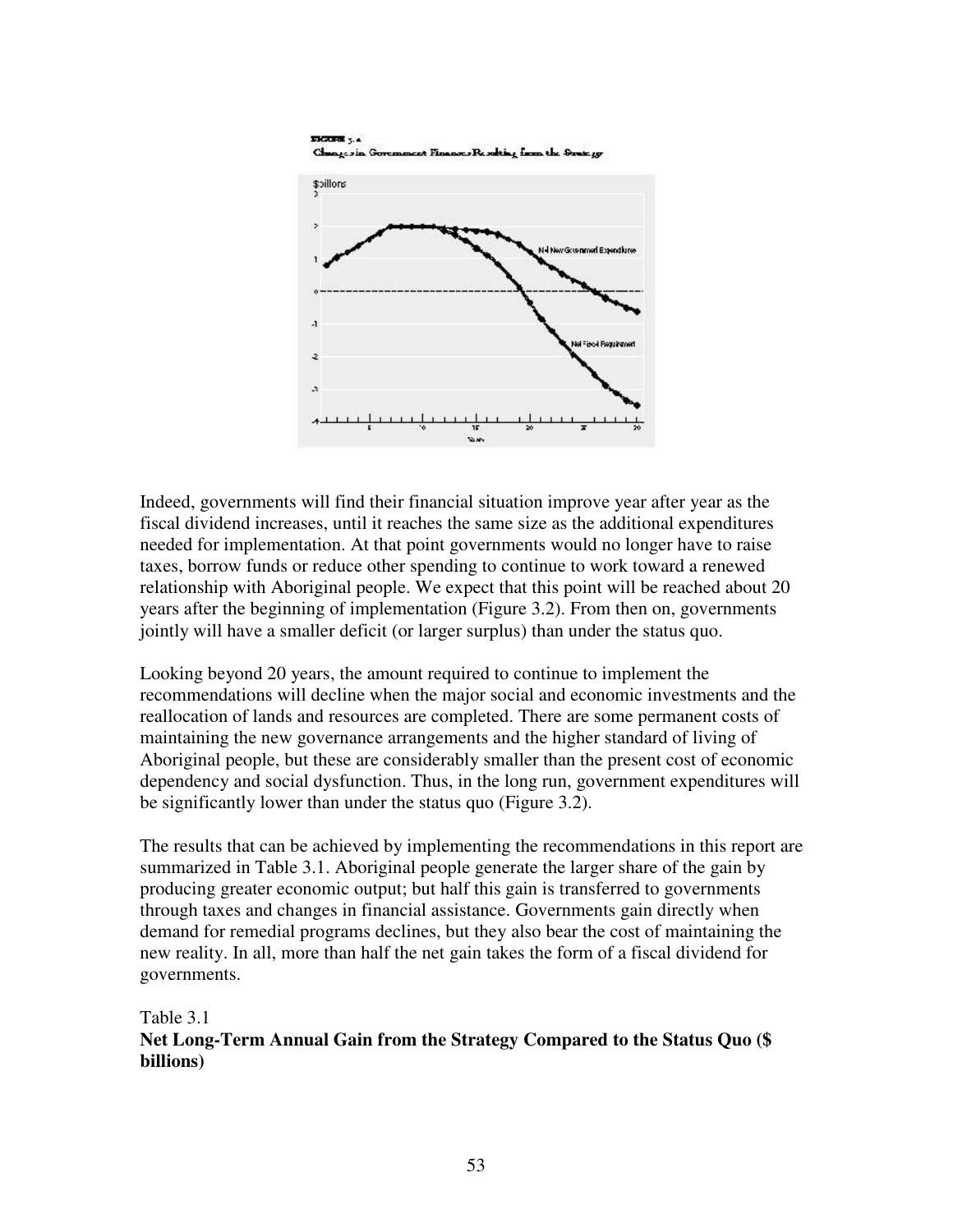| <b>Aboriginal People</b>                                                                            |       |     |     |  |  |  |
|-----------------------------------------------------------------------------------------------------|-------|-----|-----|--|--|--|
| Increase in earned income                                                                           | 8.6   |     |     |  |  |  |
| Government revenues from increased Aboriginal income                                                | (3.1) |     |     |  |  |  |
| Reduction in financial assistance from governments                                                  | (1.2) |     |     |  |  |  |
| Change in net income of Aboriginal people                                                           |       |     | 4.3 |  |  |  |
| <b>Governments</b>                                                                                  |       |     |     |  |  |  |
| Reduction in expenditures on remedial programs                                                      | 2.4   |     |     |  |  |  |
| Expenditures to maintain the strategy                                                               | (1.2) |     |     |  |  |  |
| Reduction in financial assistance to Aboriginal people                                              | 1.2   |     |     |  |  |  |
| Net change in government expenditures                                                               |       | 2.4 |     |  |  |  |
| Increase in government revenues                                                                     |       | 3.1 |     |  |  |  |
| Net fiscal dividend to governments                                                                  |       |     | 5.5 |  |  |  |
| Net gain for Aboriginal people and for all governments from the strategy compared to the status quo |       |     | 9.8 |  |  |  |

*Note:* Real economic gains and costs are printed in *italics.* Other items relate to the distribution of these costs. Parentheses indicate negative entries. All values are based on the projected size of the Aboriginal population in 2016. This table is the same as Table 2.12, Chapter 2 in this volume, except that here 'Expenditures to maintain the strategy' has been added (see p. 74).

These time horizons and resource allocations — an investment of up to \$2 billion per year for 20 years — should be seen against the background of four generations or more when the Canadian state marginalized Aboriginal people economically and politically and several more generations of welfare policies applied in a way that disregarded the social realities of Aboriginal communities and fostered deep dependency. Patience and consistency of effort will be needed as Aboriginal people heal themselves, take control of their futures and regain strength. Change cannot be expected to proceed in a uniform and steady manner or at a regimented pace.

Our recommendations are motivated first and foremost by a desire for social justice and for a restoration of historical rights, dignity and self-reliance to Aboriginal people. From this perspective the strategy will be a good investment for Canada. But the strategy is also a good economic investment. Greater productivity, higher incomes and improved government finances will result from it. At a time when the economy is not performing optimally and government finances are under severe strain, the realistic prospect of ending the economic dependency of many Aboriginal people and communities provides a powerful argument in favour of the strategy.

#### **1. Financing Fundamental Change**

In this and the next two sections we examine how the finances of governments will change as they implement the recommendations in this report. What is likely to happen if no major reforms are introduced is addressed in Chapter 2. There we showed that, in the absence of a fundamentally different approach and new policies, the social and economic conditions of Aboriginal people would remain more or less as they are at present and that government expenditures per Aboriginal person would remain at present levels. In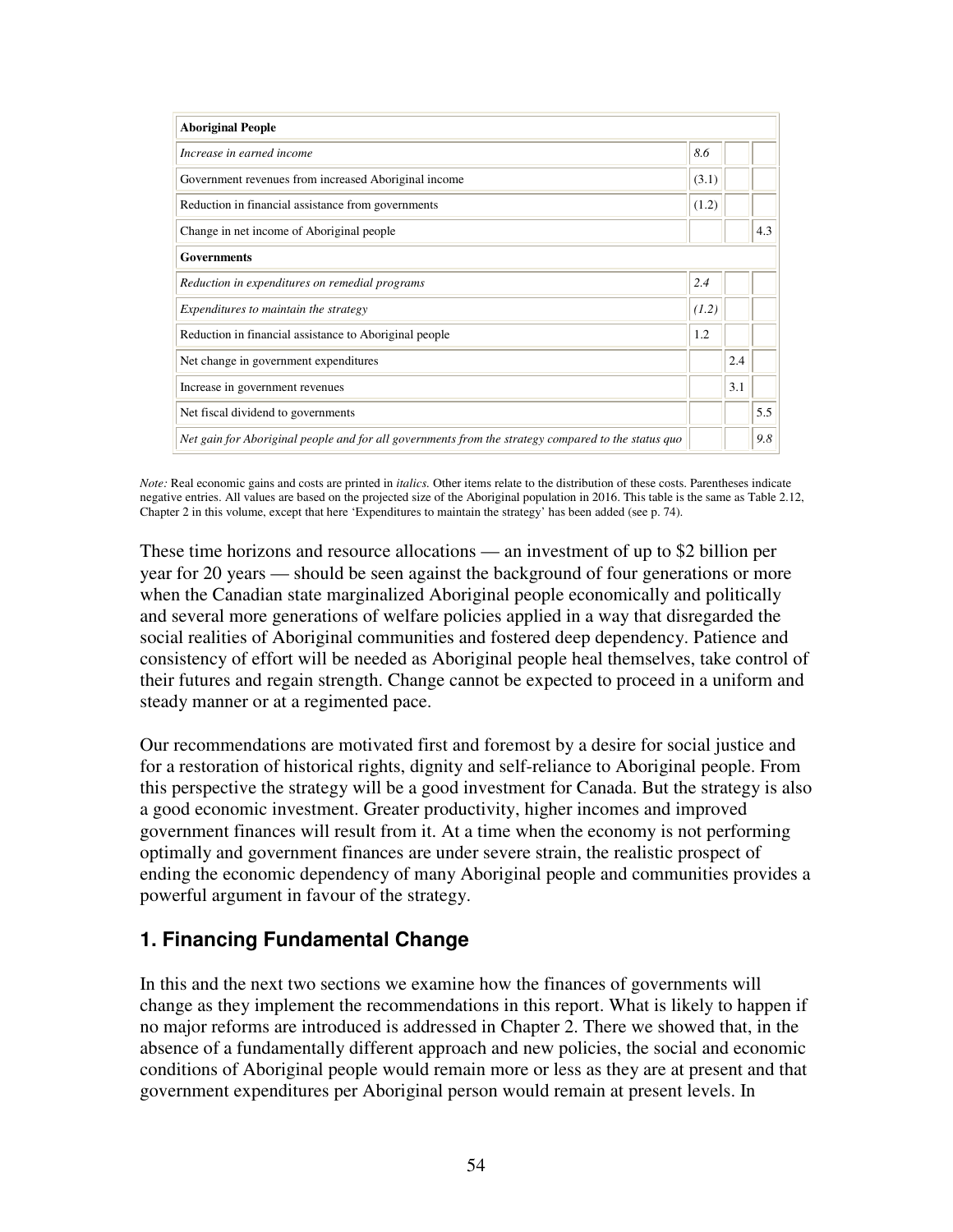support of this view, we provided extensive data showing that the circumstances of Aboriginal people and the level of government expenditures relating to Aboriginal people have shown little change over the past decade or two.

But the changing age structure of the Aboriginal population will bring about major shifts in the composition of government expenditures. Expenditures for education will remain close to their present level as a decline in the birthrate keeps the number of children and youth from increasing greatly; but expenditures on financial assistance will increase rapidly because large numbers of young people will be coming of age. Indeed, the age structure of the Aboriginal population will change in a way that would reduce government expenditures were it not for the high degree of economic dependence among Aboriginal people. The changing demographics add force to the economic argument for fundamental change, as reflected in the rapidly increasing cost of the status quo and the burden this imposes on all Canadians. 2

A perspective on the future in which government expenditures remain more or less constant on a per capita basis is at odds with the present fiscal policies of most governments in Canada. It is worth noting that the starting point for the projections is 1996, so that projected expenditure levels reflect any cutbacks that occurred up to that point.

While governments will no doubt continue to practise expenditure restraint for some years, we would not expect reductions to the extent seen in recent years to continue after the public debt is stabilized. We believe that governments will continue to have a major role in the social and economic life of the country to maintain social peace, provide economic opportunity for all citizens, and support those in need. Should the future bring a major, sustained reduction in the scope of government responsibilities, there will likely be more hardship among Aboriginal people, and it would become very difficult to reach the goals we have set.

Governments should not ignore their obligations to Aboriginal people just because their role in society is being redefined. It would be a travesty of justice if concerted and effective action to correct the history of oppression and dispossession of Aboriginal people were set aside on grounds of financial restraint just at the point when this history is finally being recognized for what it is. A great debt is owing, a debt on which governments and Canadians cannot renege.

Our task is to show what resources are needed to establish a renewed relationship and end dependency on government by greatly improving social and economic conditions for Aboriginal people. We have not done this for individual recommendations but have projected resource requirements for 12 policy areas, using a global approach and with existing expenditures on similar activities as a guide.

The majority of the expenditures we propose are of a temporary nature, serving to bring about change. For example, land claims settlements will involve a redistribution of land, resources and money effected over a number of years and will be completed at some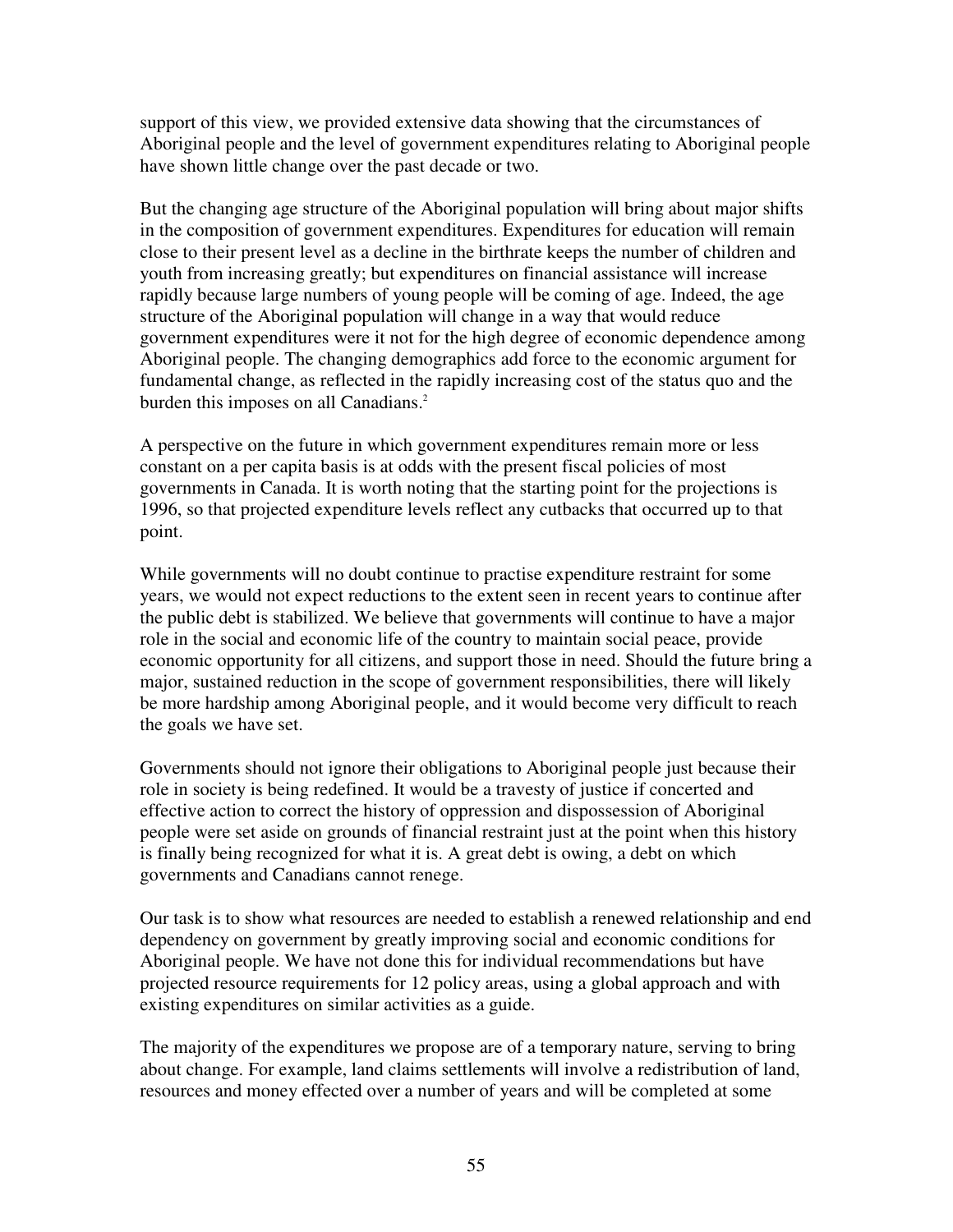point. Future income streams will be transferred with the assets, but these would be reflected in the value of the assets or integrated into fiscal arrangements for Aboriginal governments.

Many of the Commission's recommendations concerning social and economic measures call on governments to change the content, delivery and control of existing services. The recommendations call for new Aboriginal institutions, restructuring of mainstream institutions and greater use of Aboriginal content, methods and knowledge. To achieve this, extra money will be needed for a period to effect change by involving Aboriginal people at all levels, by adding new functions or experimenting with new approaches that will later be merged with or substituted for present delivery mechanisms, and by developing new curricula and methods, as well as for bricks and mortar. As services reach more Aboriginal clients and are made more effective, and as the healing process proceeds, demand for services to deal with unmet needs will also increase funding requirements. But after the new structures are in place and fully operational, and the backlog of needs has been addressed, costs should revert to more or less the same level as before the introduction of changes.

Some costs of the strategy are of a permanent nature. For instance, investment in human resources for self-government and economic growth will mean greater enrolment rates among Aboriginal students. The central institutions of Aboriginal governments and the capacity to develop and implement policy where they assume jurisdiction are new functions that will require new resources on a permanent basis. But programs are already in place, and on the whole they can be delivered as efficiently by Aboriginal organizations as by existing agencies, or perhaps even more so. (Services to Indian people living on reserves and Inuit are already being delivered for the most part by Aboriginal organizations; any effects this may have on costs are reflected in the present level of expenditures and are not a cost of the strategy.)

Two stages of implementation are set out in detail in Table 3.2. The first column, showing government expenditure allocations for 2001, five years after the beginning of the strategy, represents the early implementation phase, when spending is focused on social and economic measures. The structural reform measures, although an indispensable part of the strategy and essential to its success, do not as yet involve large government outlays.

But 20 years after the strategy is launched this has changed completely, as shown in the second column of Table 3.2. The allocations for that year reflect the operations of Aboriginal nation governments and financial transfers associated with land claims and treaty settlements. Significant outlays will be required. While some of the social and economic investments will have been completed, other measures will still require major funding. (The expenditure allocations for social and economic measures for 2016 are scaled up to reflect changes in the size of Aboriginal client groups.)

#### TABLE 3.2 **Changes in Government Finances under the Strategy (\$ millions)**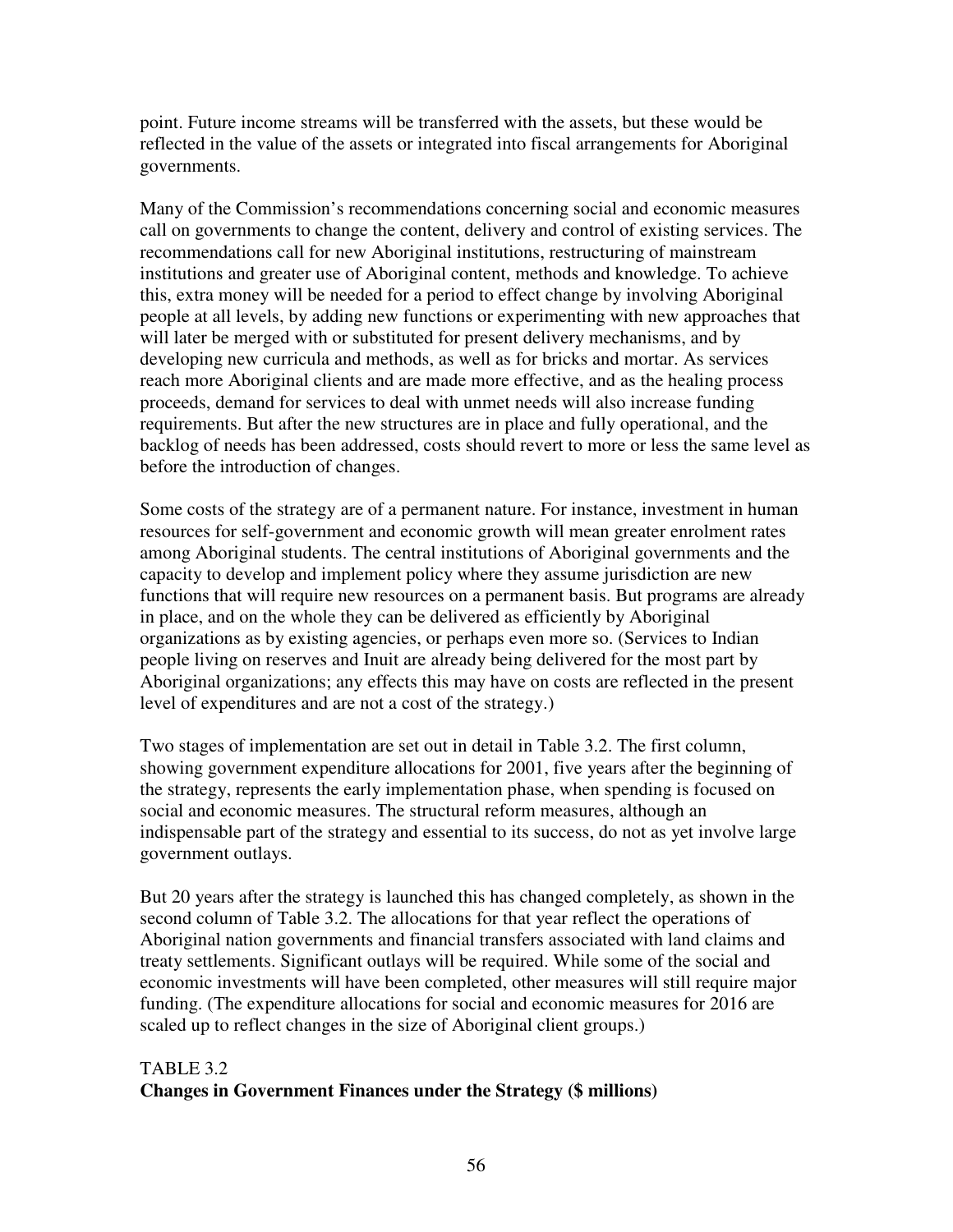| Additional allocation in the year          | 2001     | 2016     |  |  |  |
|--------------------------------------------|----------|----------|--|--|--|
| Structural measures                        |          |          |  |  |  |
| 1. Tribunal and treaty commissions         | 50       | 50       |  |  |  |
| 2. Nation rebuilding                       | 50       | $\theta$ |  |  |  |
| 3. Nation governments                      | 50       | 425      |  |  |  |
| 4. Land claims settlements                 | $\theta$ | 1000     |  |  |  |
| Total for structural measures              | 150      | 1475     |  |  |  |
| Social and economic measures               |          |          |  |  |  |
| Healing                                    |          |          |  |  |  |
| 5. Education, youth and culture            | 300      | 150      |  |  |  |
| 6. Health care                             | 100      | $-450$   |  |  |  |
| 7. Social services                         | 100      | $-425$   |  |  |  |
| 8. Justice                                 | 25       | $-325$   |  |  |  |
| Economic opportunity and living conditions |          |          |  |  |  |
| 9. Economic development                    | 350      | 225      |  |  |  |
| 10. Income transfers                       | $\Omega$ | $-250$   |  |  |  |
| 11. Housing and infrastructure             | 400      | 350      |  |  |  |
| 12. Human resource development             | 150      | 425      |  |  |  |
| Total for social and economic measures     | 1,425    | $-300$   |  |  |  |
| Government revenue gains                   |          | $-1,550$ |  |  |  |
| <b>Overall total</b>                       | 1,575    | $-375$   |  |  |  |

*Notes*:

1. In this table, expenditures (numbers without parentheses) represent increases in spending by all governments required to implement the strategy. Reductions are shown by the numbers in parentheses in the column for 2016. These relate to amounts saved as a result of the strategy that, in its absence, would have been incurred under a continuation of the status quo and to additional revenues collected by governments.

2. Figures are rounded to the nearest \$25 million.

Also shown in the second column of Table 3.2 is the fiscal dividend generated by the strategy in 2016. Significant annual savings will accrue in a number of program areas by that time, and these will be larger than the expenditures on the strategy's social and economic measures. <sup>3</sup> As government revenues also increase as a result of progress on the economic front, government finances overall will have returned to more or less the same state as under the status quo, that is, as shown in Table 3.2, an improvement of \$375 million. 4

This favourable result will be reached when half the cost of the status quo has been eliminated through improvements in the social and economic circumstances of Aboriginal people. While recognizing that the effects of the strategy will take time to emerge and that progress will not be steady or uniform, we believe it is possible that half the potential gains from the strategy can be realized 20 years from now. (We comment on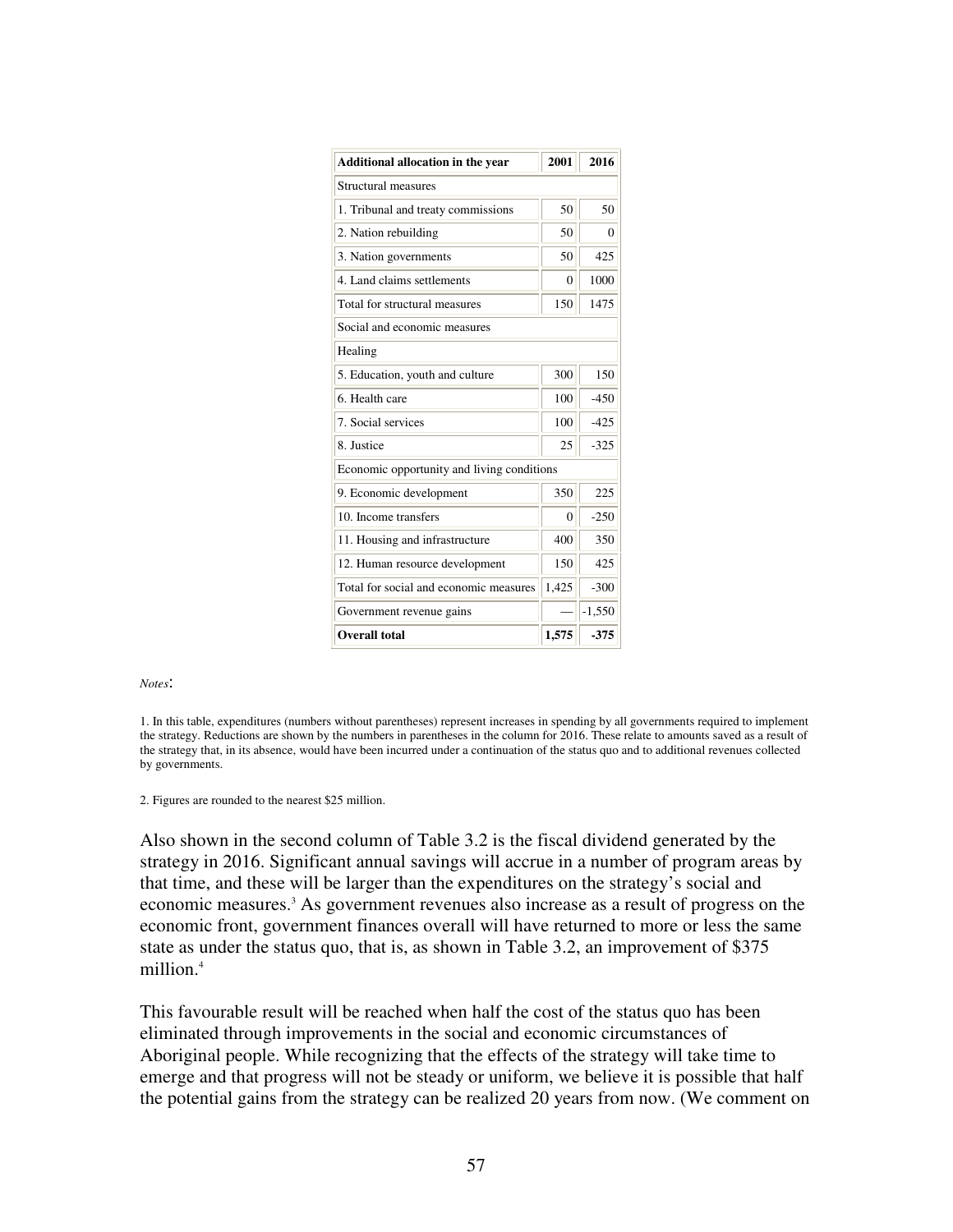the pace of progress later in the chapter). In the next two sections we discuss in detail the expenditure allocations and savings presented in Table 3.2.

#### **2. Establishing a New Relationship: Structural Measures**

As proposed in Chapter 1 of this volume, policies and processes to effect change in the political relationship between Aboriginal people and other Canadians and in the distribution of lands and resources would be put in place through a new royal proclamation and companion legislation. Initially the focus of action will be on rebuilding Aboriginal nations through processes that are to a large extent internal to such nations. Aboriginal groups will enter into these processes when they are ready and proceed at their own pace. The process may be time-consuming for many nations. Once reconstituted, Aboriginal nations will begin to exercise increased jurisdiction on their territories. Following negotiation of a Canada-wide framework agreement, recognized Aboriginal nations entering into treaty negotiations would use the framework agreement to arrive at more definitive arrangements respecting self-government jurisdiction, fiscal arrangements, and territory.

Compared to existing processes concerning treaties, governance and lands, we are proposing major changes in scope and orientation, with significant effects on financial requirements. Nation building and achieving recognition will require more resources than are allocated to existing community-based self-government and tripartite processes. The operations of new bodies such as the treaty commissions and the Aboriginal lands and treaties tribunal will also cost more than the institutions that are now part of the process. But the cost of these process innovations is modest compared to the resources needed to effect a reallocation of lands and resources and a resolution of treaty issues with all Aboriginal nations.

At present, federal, provincial and territorial governments spend some \$200 to \$250 million per year on negotiation, implementation and litigation related to treaties, lands and self-government, not including the value of claims settlements. <sup>5</sup> The settlement process will change but the activity will continue. There will still be a need for research and preparation of claims, evaluation and negotiation, but after new policies and processes are introduced, we would anticipate less litigation. Given the current large backlog of specific claims, and with more than 45 comprehensive claims filed in British Columbia alone, we expect that no financial resources currently committed to these activities can be freed up.

We propose that governments, while continuing to fund these various activities, commit an additional amount of up to \$150 million per year during the initial five years of the strategy for structural reform measures. New funds are required, temporarily, for consultations about the royal proclamation and companion legislation and for negotiation of the framework agreement. These processes will involve the national Aboriginal organizations, which will require funding to support their participation, amounting to perhaps \$15 million per year for consultations with their constituents, researching, preparing for and conducting negotiations, commissioning technical studies, and so on;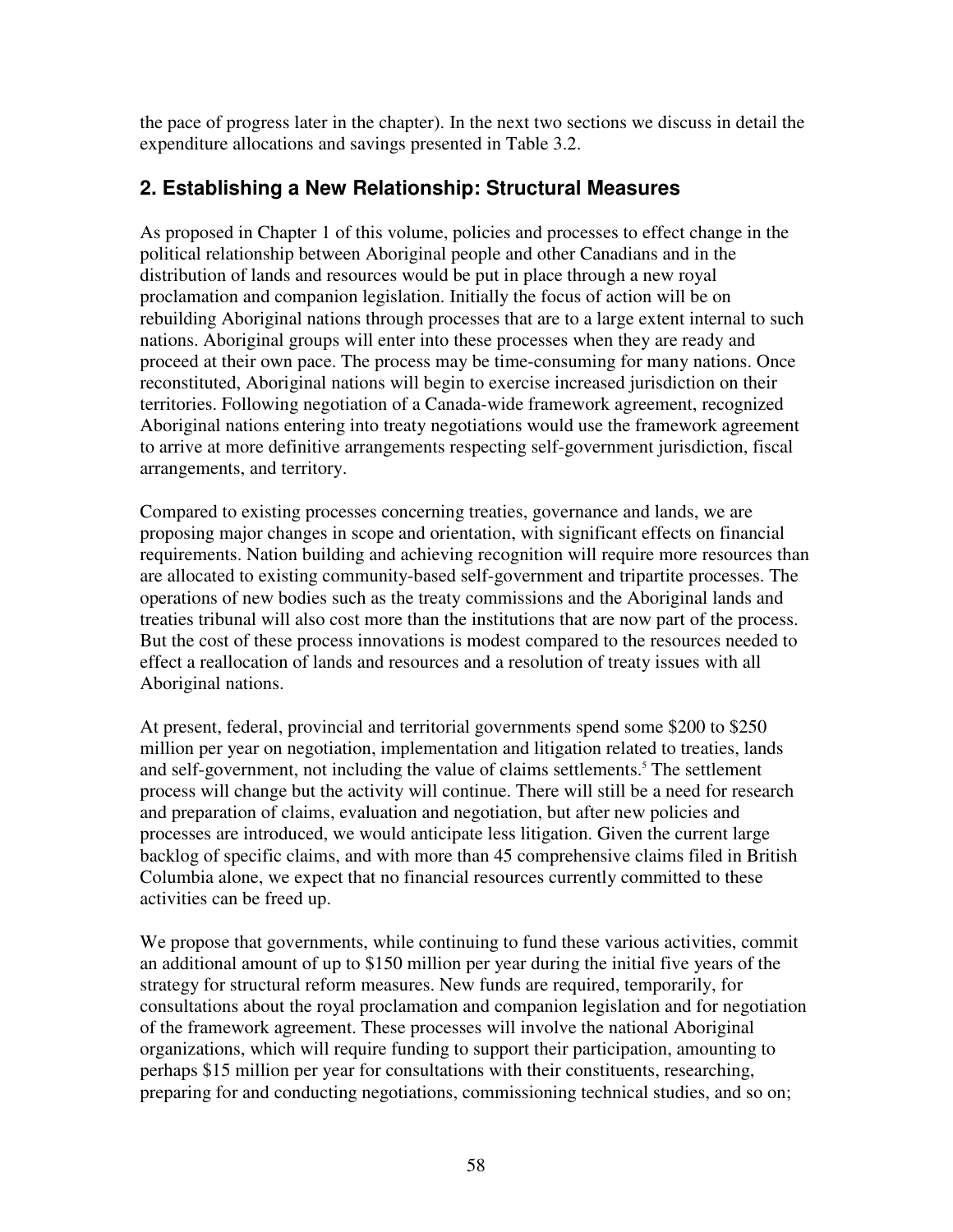this need will cease once an agreement is in place. These funds are included in the \$150 million, as expenditures on other items (detailed below) will not be required during the early years of consultations. (Adoption of new policies and processes by federal, provincial and territorial governments will also involve costs such as for consultation within the government and with the public, drafting of legislation, and so on. We consider these part of governments' usual cost of doing business.)

The Aboriginal Lands and Treaties Tribunal will involve new outlays that are likely to be similar in scale to those of the Federal Court of Canada. These costs can be met in part by reallocating funding now devoted to other institutions, in particular the Indian Claims Commission. The net demand on the federal government may be \$25 million per year. Our proposals also include treaty commissions. To these we assign an allocation of the same magnitude, bringing annual funding for the tribunal and treaty commissions to \$50 million by year five of the strategy (Table 3.2, line 1).

Rebuilding Aboriginal nations will begin in earnest after the royal proclamation is promulgated. Nation building involves several stages: animation and preliminary selfdefinition, an initial referendum to launch the self-government process, development of a citizenship code, enumeration and resolution of citizenship cases, and developing a constitution.

Expenditures of \$2.5 million per year for each nation, for two to four years on average, should be sufficient, although in certain cases a larger amount may be necessary. Accordingly, we would expect costs to range from \$5 million to \$10 million per nation over the time needed to complete the process. If 20 to 30 nations embark on the process in the three years following the royal proclamation and some of them complete it by the fifth year, as we think possible, expenditures should not exceed \$50 million a year at that time (Table 3.2, line 2).

Once reconstituted, Aboriginal nations will seek formal recognition and establish nation governments. Nations will determine their own forms of governance, but all will need some type of legislature, an executive, and a capacity to develop and implement legislation and policy in each area of jurisdiction. The expenditures needed to establish and operate these institutions are the costs of Aboriginal self-government. We do not regard the cost of delivering existing programs and services by Aboriginal organizations as a cost of self-government.

DIAND spends close to \$250 million per year in band government allocations, that is, expenditures for financial administration and general management functions relating to devolved programs. <sup>6</sup> With the creation of nation-level government, these functions will continue, and so will the need for funding. Some economies of scale will be realized. Band-level governments will likely continue with municipal-type responsibilities, but policy responsibility and specialized technical expertise can be concentrated at the nation level.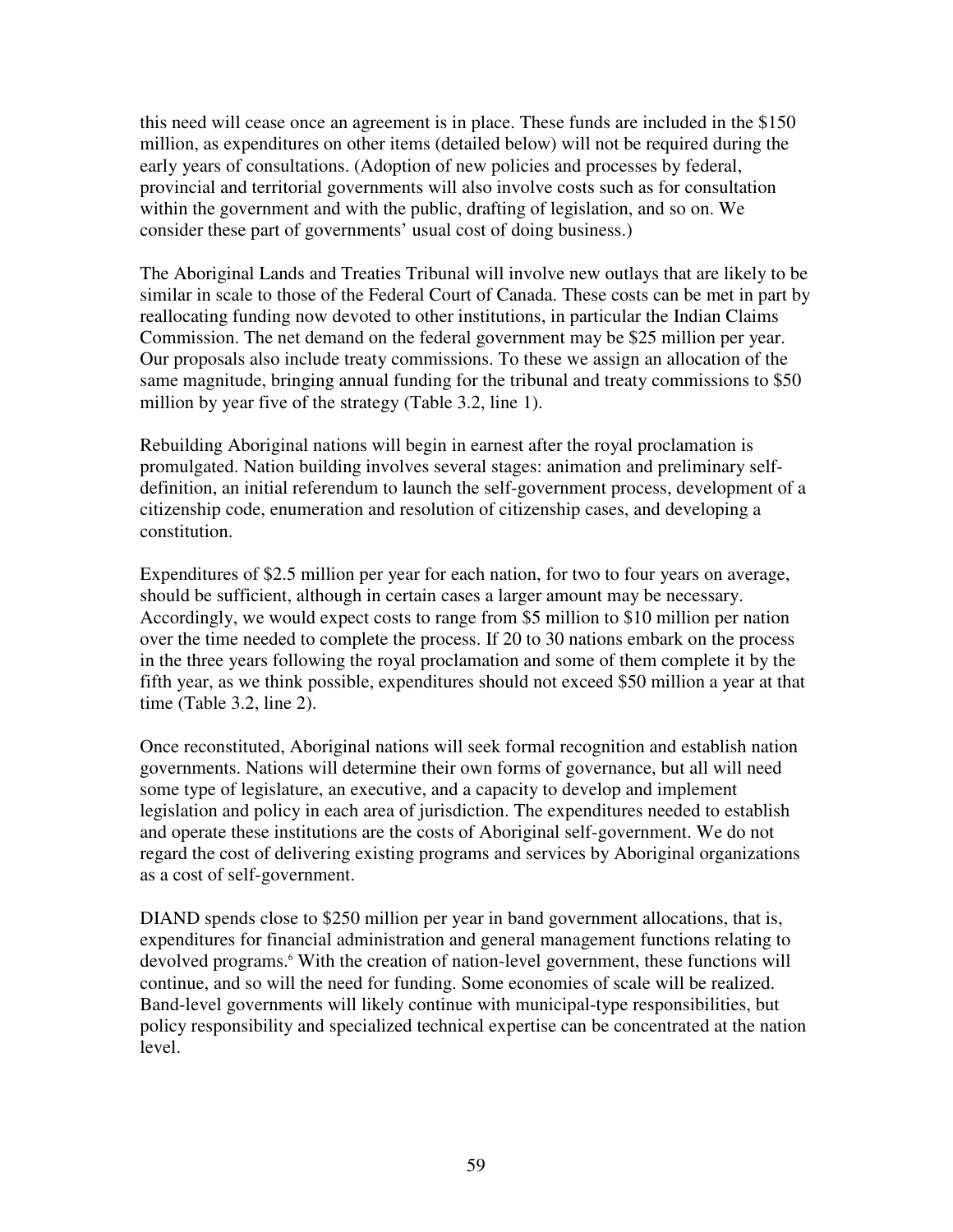New funds will be needed to operate the governments and legislatures of Aboriginal nations. The institutions we proposed in Volume 2 for lands and resources and economic development will need a capacity to manage resources and regulate their exploitation, a sophisticated activity demanding skilled staff in numerous areas of expertise.

In our view, additional spending of \$250 million equivalent to current band government allocations (approximately \$735 annually per capita) will provide a strong funding basis for self-government by First Nations. <sup>7</sup> The combined amount of \$1470 per capita, while higher than the per capita amounts spent by federal and provincial governments, is well below the per capita spending of the two territorial governments. <sup>8</sup> These are relevant comparisons, as Aboriginal nations will ultimately assume wide-ranging jurisdiction. The small size of communities and the distances between them will make for higher operational costs than those of federal and provincial governments, but the territory of Aboriginal nations generally will not be so large, or transportation and communications so costly, as to warrant spending at the levels found north of the 60th parallel.<sup>9</sup>

Other Aboriginal groups, in particular Métis groups, will also seek recognition as nations, assume jurisdiction, and take over program delivery from provincial and territorial governments. We estimate that this may involve \$175 million in additional funding.<sup>10</sup> Thus, in the long run, an additional \$425 million will be needed when the current Aboriginal population is regrouped into some 60 self-governing nations. As noted earlier, it may take 15 to 20 years to rebuild and recognize these nations and to reach the stage where many have assumed jurisdiction. If 10 nations are in operation by 2001, \$50 million will be required in that year to meet their incremental cost of self-government (Table 3.2, line 3). Thus, five years after the beginning of the strategy, structural reform measures will require expenditures of \$150 million — \$50 million each for new institutions, nation rebuilding, and nation governments.

Following recognition, an Aboriginal nation may also begin to negotiate a treaty on selfgovernment, territory and other treaty matters. Even when guided by a framework agreement, such negotiations are likely to be extensive and time-consuming. There will be a need to research traditional territory, and issues like land selection, third-party interests, and municipal tax bases will be more complex south of sixty than they are in the North. This activity will require additional funding, since the scope of the redistribution of lands and resources that we envisage well exceeds the specific and comprehensive claims being addressed by the government under its current claims policy.

As land claims settlements are reached, Aboriginal nations will acquire a land base and an economic base. If cash transfers under new treaties are similar in size to per capita cash payments awarded under modern comprehensive claims — about \$35,000 — more than \$26 billion will be required to accommodate nations without modern treaties. But these agreements also included the direct transfer of substantial amounts of Crown land, something that may not be possible to the same extent in the more developed and densely populated parts of the country. However, lands and resources may not be as significant a factor for economic development in areas close to urban centres, where the range of economic opportunities provides other options. Whatever the precise outcomes of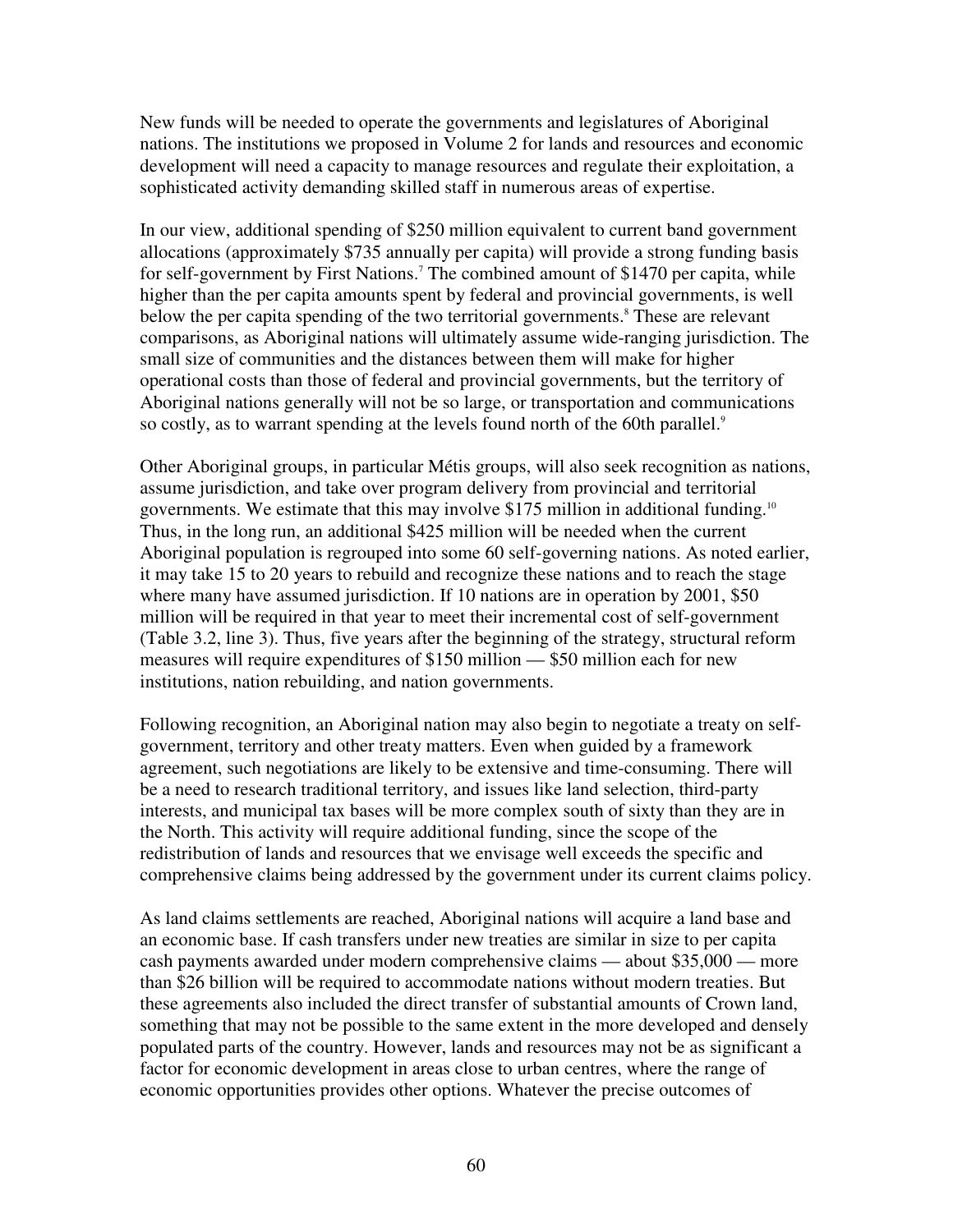negotiations, payment of the settlements will be spread out over a long period and will increase as more settlements are reached. Our strategy includes \$1 billion per year in new funding for land claims, a level that should be reached before or early in the second decade of the strategy, and then maintained for as long as needed (Table 3.2, line 4).

Thus, after 20 years, governments would be spending close to \$1.5 billion on structural reform in the following categories: \$425 for Aboriginal self-government operations, \$50 million for the Aboriginal Lands and Treaties Tribunal and treaty commissions, and \$1 billion on land claims and treaties, mainly for the financial transfer component of settlements.<sup>11</sup>

### **3. Social and Economic Measures: Gathering Strength**

In Chapter 1 of this volume we set out four major dimensions along which social, economic and cultural initiatives should proceed: healing; improving economic opportunity and living conditions; human resources development; and development of Aboriginal institutions and adaptation of mainstream institutions. The following discussion of the resources required for implementation and the resulting gains is organized according to this framework. However, the fourth dimension, institutional reform, is so much a part of the first three dimensions that its funding allocation is included in those for the other three dimensions and is not shown separately in Table 3.2.

# **3.1 Healing**

To foster a climate conducive to healing, we propose a number of strategies for education and culture, health care, social services and justice.

With respect to education and culture, our approach focuses on children, youth and cultural institutions. For year five, we allocate \$300 million in new funding to education, youth and cultural strategies (Table 3.2, line 5). The first of these strategies is the development of Aboriginal curricula and teaching materials, where the diversity of cultures and languages necessitates a major investment over a decade. We allocate \$50 million per year to this task. (The diversity of Aboriginal cultures, languages and history means that culturally appropriate educational materials will need to be developed for each. Our allocation is based on an expected number of Aboriginal nations and an annual allocation of up to \$1 million per nation. Examples of new approaches in education are given in Volume 3, Chapter 5.)

Second, establishing Aboriginal schools and school boards for Métis and urban Aboriginal populations, and bringing high school education into Aboriginal communities, will require planning, investment in new institutions and instructional programs, construction of schools, and installation of long-distance facilities where these are more cost-effective. No doubt this reform can be financed in part within existing budgets for capital investment, program development and operations. We allocate an additional \$100 million a year in this area. This amount represents an increase of about 10 per cent over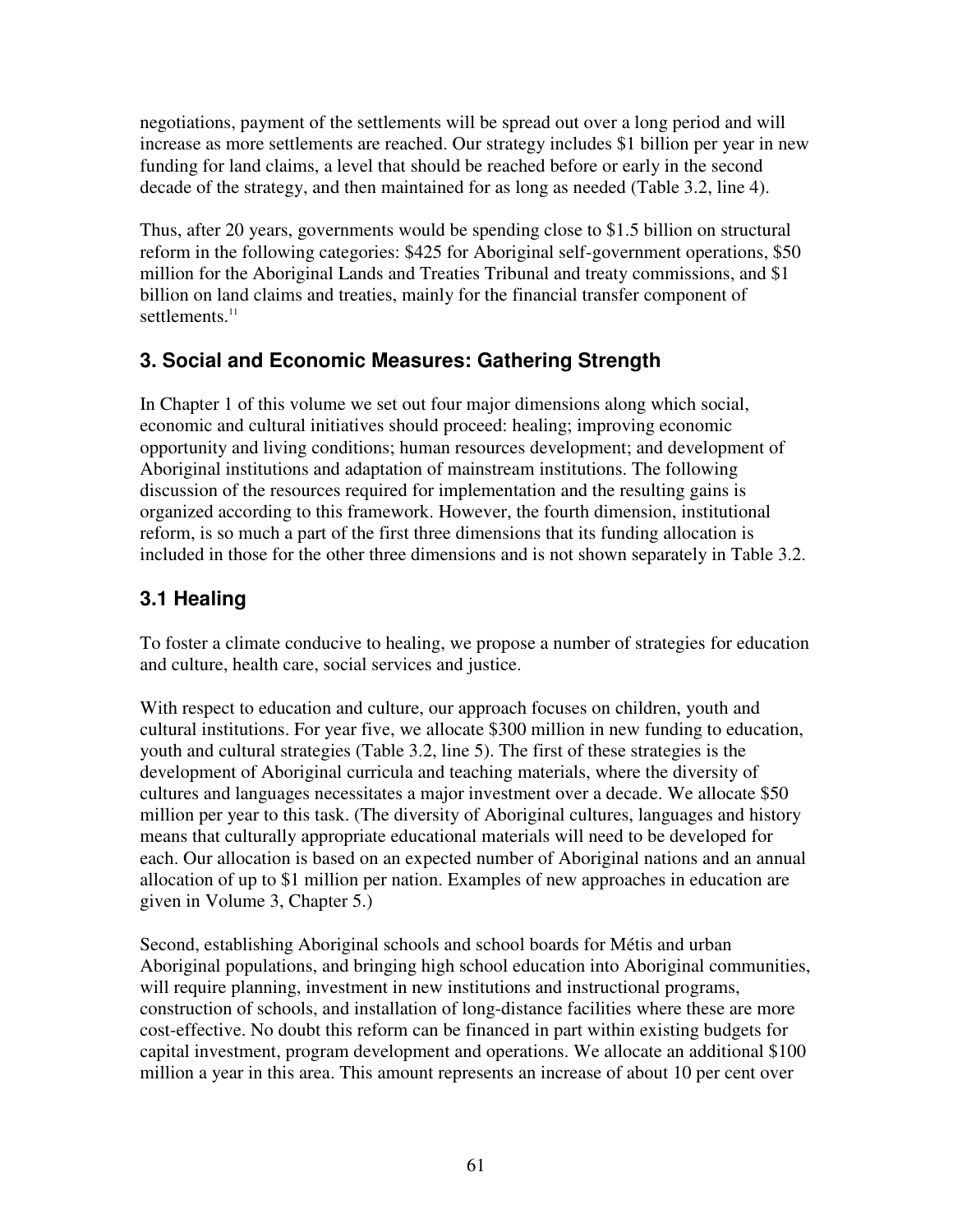current expenditures by provinces and school boards on education of Aboriginal children and youth.

Third, \$100 million annually is allocated to the proposed youth strategy, reflecting an amount of \$1,000 per year for each Aboriginal youth between the ages of 16 and 20. This level of funding allows for development of recreation and sports programs with a high degree of volunteer involvement for the large majority of Aboriginal youth, along with return-to-school programs, counselling and other targeted interventions.

The fourth item in this group concerns cultural institutions, to which we allocate \$50 million. This injection of funds would more than double recent government spending on northern and Aboriginal broadcasting, support for Aboriginal languages, and cultural and educational centres. It would make possible the establishment of an Aboriginal languages foundation and an Aboriginal arts council, provide core funding for Aboriginal media, and support production of Aboriginal programs.

The first three components are investments that require a higher level of funding for only a limited period. Once the education system is restructured, Aboriginal content is developed, and Aboriginal people are involved in every aspect of it, cost per student should return to the levels now spent by governments. As well, when youth are motivated by opportunity and a positive environment, spending on the youth strategy can be reduced to \$25 million a year. However, we estimate that cultural institutions will still require incremental funding 20 years from now and have allocated \$50 million per year for that purpose. The \$150 million noted in Table 3.2 also includes \$75 million for the added cost of educating Aboriginal youth for a longer period when their rate of high school attendance and completion reaches the Canadian rate. This allocation is calculated as four per cent of government expenditures on elementary and secondary education. Based on 1991 data it is estimated that the duration of schooling is approximately four per cent shorter for Aboriginal people than for other Canadians.

In the medium term, extra resources will be needed in health care to enhance services selectively, based on community needs, and to integrate health and social services while they are brought increasingly under Aboriginal control. The task of restructuring is greatest in urban and rural off-reserve communities, where most of the additional funding should be directed to establish Aboriginal healing centres. An allocation of \$100 million a year in year five is intended to ensure that this change takes place (Table 3.2, line 6).<sup>12</sup>

We take the same view of social services. Many of our recommendations with respect to the family, health and healing, education and economic development are aimed at protecting and enhancing the development of young children. Culturally appropriate services, maternal and child health, early childhood education, and high quality child care are proposed to complement the role of the family in nurturing young children. The federal government has recently implemented several early childhood initiatives for Aboriginal people. On First Nations territories, resources are being provided for a transfer of child and family services to Aboriginal control, while the focus is shifting to education and prevention. For year five, we allocate \$100 million to social services to fund a wide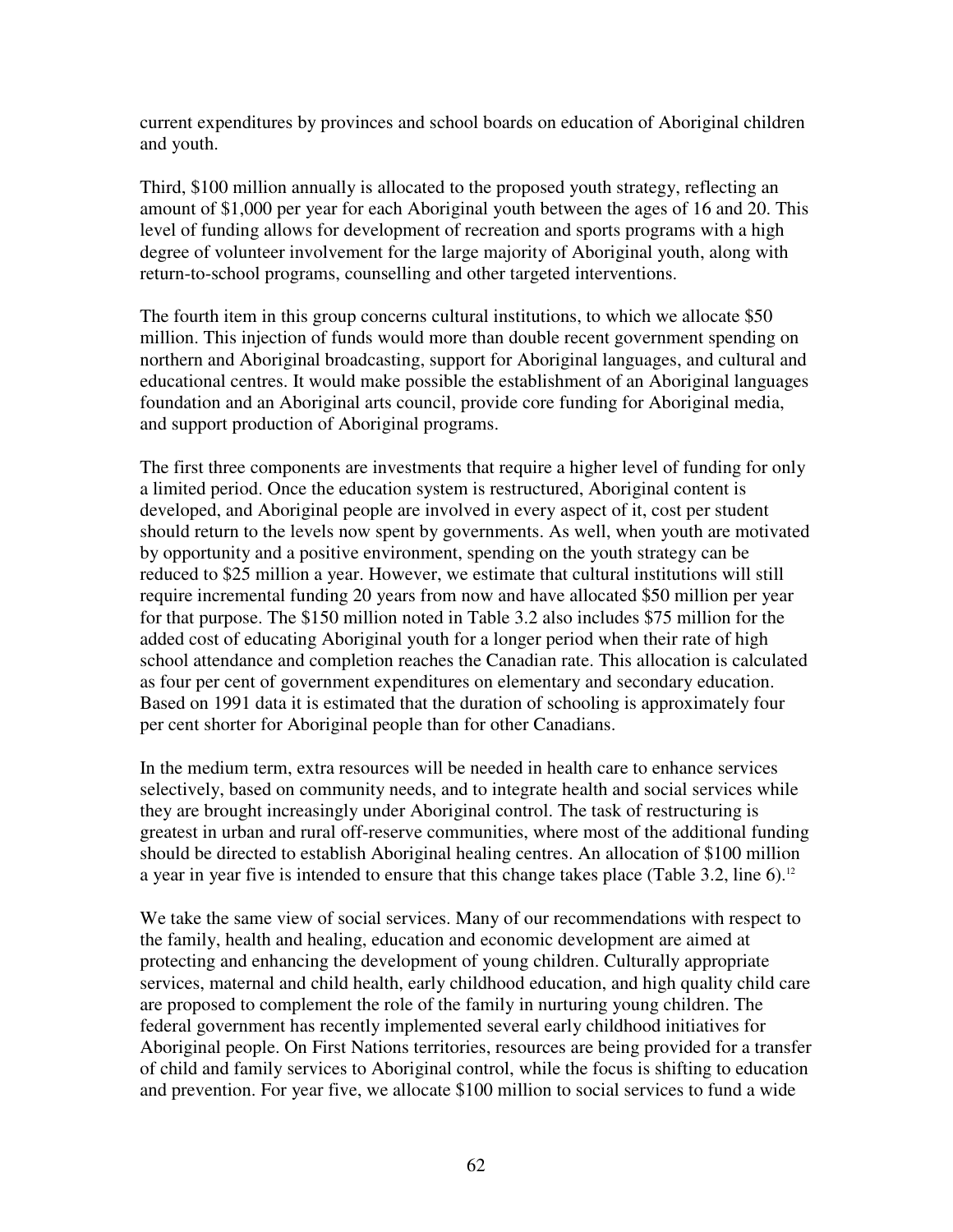range of early childhood initiatives to complement the federal measures; these focus mainly on urban and rural off-reserve Aboriginal communities (Table 3.2, line 7).<sup>13</sup>

As vitality and self-reliance are restored in Aboriginal communities, a reallocation of government expenditures will ensue. The analysis in Chapter 2 indicated that significant reductions are possible in government expenditures on health care and social services, as well as in some other program areas. We project that by 2016 half the possible maximum savings will be realized (Table 3.2, lines 6 and 7).<sup>14</sup>

The changes in needs that make these expenditure reductions possible should be felt in a wide range of programs — child welfare, suicide prevention, alcohol and drug counselling, family violence, and other mental and physical health care. These services are not generally in abundant supply at present. We urge that, as social conditions improve, governments ensure that services are supplied at a more adequate level in relation to need and reduce expenditures only when there is solid evidence that needs are fully met. We are confident that the strategy will bring about a fundamental transformation in the next 20 years that will make the projected savings possible. The savings may appear in the form of a levelling off of funding for many Aboriginal institutions. Over the longer term, given a constant level of demand for services, program funding would be expected to increase with the size of the client population. A decline in demand would make it possible for governments to increase funding at a slower rate. Thus governments can reduce per capita spending and realize the savings we project without reducing their expenditures, abolishing programs, or shutting down delivery institutions.

With respect to justice, a modest amount of \$25 million is allocated in the medium term for new initiatives (Table 3.2, line 8). We expect savings to emerge early in this area, as a result of a reduction in the extraordinarily high rate of incarceration of Aboriginal people as justice systems learn to deal with Aboriginal people more fairly and effectively, and these savings can be used to intensify measures for reform. When Aboriginal communities heal themselves and begin to offer more economic opportunities, further savings are bound to occur. It is not difficult to see the sources of possible savings when 72 per cent of prisoners in provincial prisons are Aboriginal, as is the case in Saskatchewan. <sup>15</sup> Entire facilities could be closed. The estimated reduction in government expenditures on police and correctional services, like the reduction in health care and social services expenditures, reflects a reduction of one-half of excess government expenditures that would otherwise occur by 2016 with the escalation of costs under the status quo.

There are other dimensions to healing, not least of which is the role of non-Aboriginal Canadians in gaining greater knowledge and understanding of the history and aspirations of Aboriginal people and acknowledging the errors of the past. We are calling for restitution, in particular of a land and resource base. The allocation under structural measures for this major item should be regarded as including all forms of restitution, including compensation to individuals and collectivities as recommended in Volume 1.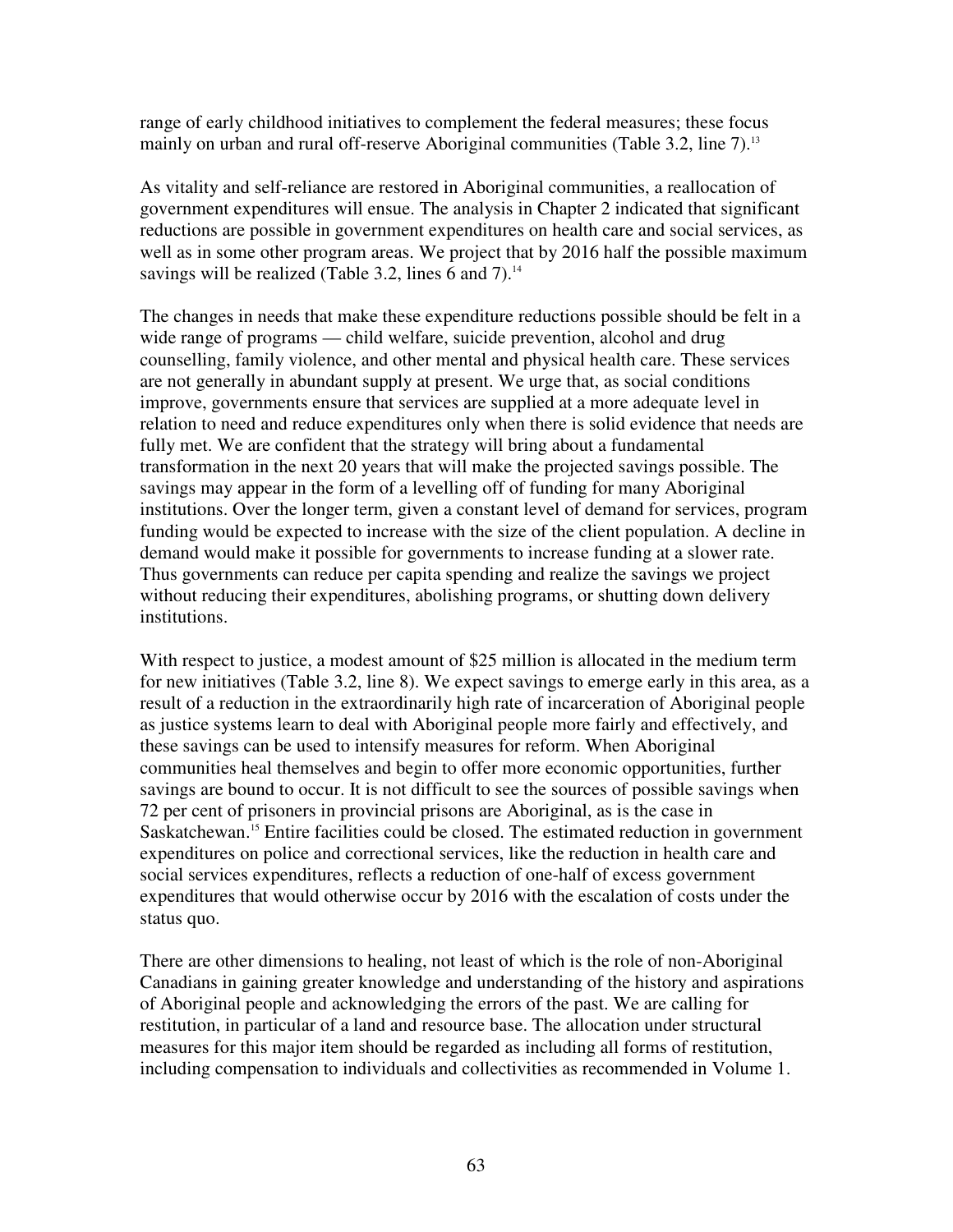#### **3.2 Improving Economic Opportunity and Living Conditions**

The second thrust of action to revitalize Aboriginal societies is a direct attack on economic disparities and intolerable living conditions. With regard to economic development we propose an increase in government expenditures of \$350 million by 2001, allocated to three components (Table 3.2, line 9). First, spending on small business advisory services, equity capital and small business loans has been reduced sharply in recent years, with a total federal effort of \$105 million in 1995-96, compared to \$177 million four years earlier. <sup>16</sup> Restoring funding to past levels and responding to increased demand resulting from population growth will require an increase in funding of \$100 million in the medium term, followed by further increases in the future. This level of funding will accommodate initiatives such as a national Aboriginal development bank and expansion of funding for Aboriginal capital corporations, as well as the financial requirements of regional and sectoral development institutions, which were severely affected by cuts in the early 1990s. These institutions are the precursors of the economic development institutions of self-governing Aboriginal nations. Continuing to build these institutions serves the dual purpose of building capacity for self-government and pursuing business development.

The second component in the economic development envelope is a 10-year special training and employment initiative. We estimate that additional funds at the rate of half the Pathways program will be needed to implement this initiative on the scale required to have a significant impact. Thus, \$100 million should be allocated to this initiative.<sup>17</sup>

Reform of social assistance is the third component. More active use of social assistance for economic and social development in Aboriginal communities does not necessarily require additional funding. Training and re-employment can be actively encouraged within existing budgets, in a way similar to reform of unemployment insurance over the past several years. Other funds coming into the community, in particular those for housing and infrastructure, could be used creatively in combination with social assistance benefits. However, we estimate that some additional funds will be required for support of hunting and trapping and the mixed economy. We allocate \$150 million, which is equivalent to approximately 10 per cent of social assistance expenditures at this time. (An increase of 10 per cent normally could not be expected to have a significant effect on the nature and impact of government programs like social assistance. However, these funds should be applied selectively to support those whose main economic pursuits are of a traditional nature, so that they have a larger relative impact. As reform of social assistance and support for traditional activities are intended to stimulate economic activity and self-reliance, the related allocations are classified under economic development, not income transfers. Reform of social assistance is discussed in Volume 2, Chapter 5.)

Of these three components of additional funding for economic development — which together would amount to \$350 million per year by 2001 — the first, an allocation for business development, can be phased out when economic development gains momentum and investments begin to be financed by private capital and reinvestment of revenues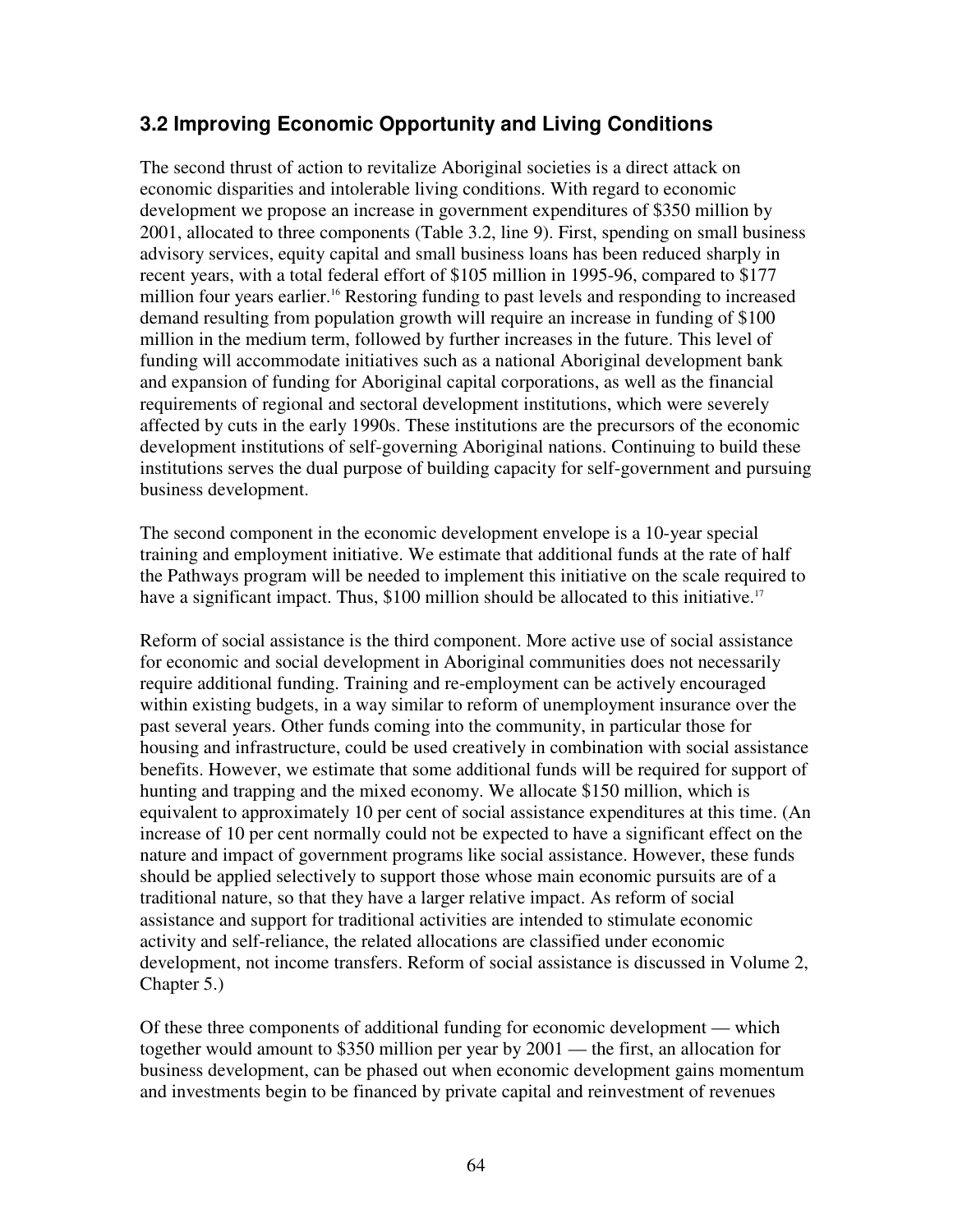from natural resources and profits. The second component, the special training and employment initiative, is intended to accelerate skills upgrading over a 10-year period. Twenty years into the strategy, governments will still be funding training and business development, but we assume that current budgets, adjusted for population size, will be adequate to the task. Of the three components, only support for the traditional and mixed economies is likely to be long-term. Accordingly, 20 years from now, new funding for economic development is projected to be \$225 million for support of traditional activities. (This estimate is equivalent to the allocation of \$150 million for 2001, adjusted for changes in the adult Aboriginal population.)

As an allocation for social assistance has been included in new expenditures for economic development, no further new funding is required for income transfers. But as Aboriginal people achieve more success in the economy, there will be less need for income transfers. We project that, by 2016, expenditures in this area can be reduced by \$250 million — one-half the excess expenditures that would occur if the status quo were maintained (Table 3.2, line 10).

We propose that funding be committed immediately to improve housing and infrastructure for Aboriginal people. Adequate water and sanitation systems should be installed and operated, so that within the next five years acute threats to health are eliminated. Within ten years, Aboriginal people should live in adequate and suitable housing, as a result of a major catch-up effort undertaken jointly by governments and Aboriginal people.

According to estimates presented in Volume 3, Chapter 4, these undertakings will require \$228 million in 1997, growing to \$774 million by 2006, most of it in the form of subsidies for loans. In 2001, as the halfway mark approaches, \$400 million in new spending will be needed (Table 3.2, line 11). <sup>18</sup> These estimates include an allocation of \$15 million in new funds for program delivery and development of Aboriginal institutions.

Beyond the 10-year horizon of Volume 3, Chapter 4, it becomes important to consider changes in ability to pay. We would expect Aboriginal people to spend a significant portion of gains in earned income on housing. Under the policies we propose in Volume 3, Chapter 4, government assistance for housing on- and off-reserve would be geared to financial need and would therefore decline as incomes rose. Based on a reduction of onehalf in economic dependency, a saving of one-half of projected excess government expenditures on housing will reduce financial requirements by \$350 million by the year 2016. As the cost of the housing proposals under the strategy at this time is \$700 million, a net amount of \$350 million is allocated.

#### **3.3 Human Resources Development**

The third major dimension of social and economic change is human resources development. In many parts of our report we have emphasized the need to prepare Aboriginal people for positions in Aboriginal governments and public services and for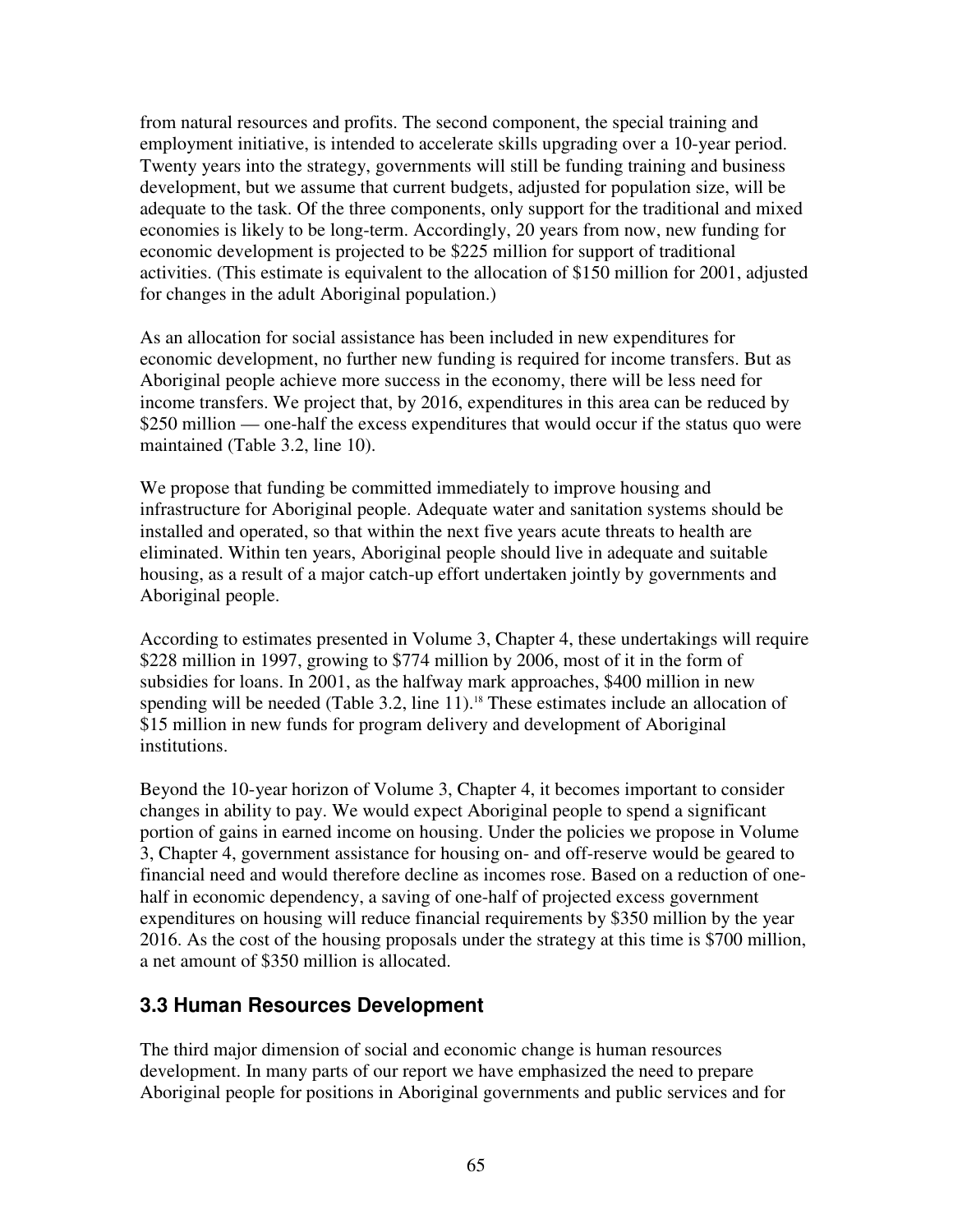participation in the general economy. We have proposed many initiatives, including an education for self-government funding initiative and a scholarship fund for Métis and non-status Indian people, and called for expansion of assistance to First Nations and Inuit students to cover additional students and changes in costs.

In the early years, resources should be devoted to encouraging greater post-secondary attendance and establishing new Aboriginal institutions of post-secondary training, including an Aboriginal Peoples' International University. An allocation of \$100 million by year five will enable governments to undertake the many initiatives we are proposing. This level of spending will need to be increased gradually to accommodate rising enrolments in post-secondary education once awareness programs have had their effect and new institutions are past the start-up stage.

We are also proposing that a scholarship fund be established for Métis and non-status Indian students. Assuming the average level of assistance per student is equivalent to that of the DIAND program, but with access based on merit, this initiative would require \$50 million per year in new funding at the time it is introduced. <sup>19</sup> Thus, \$150 million is required for human resources development by 2001 (Table 3.2, line 12).

In the longer run, the cost of the human resources development proposals flows from an increase in the number of Aboriginal students in post-secondary education, so that they achieve the same levels of enrolment and completion as other Canadians. At present, Aboriginal enrolment is at about 60 per cent of the rate for other Canadians, so that an increase of two-thirds is required, and expenditures on post-secondary education for Aboriginal people will have to increase by the same ratio. Using estimates of government expenditures developed for Chapter 2, we estimate that by 2016 this will create an annual requirement for \$225 million in new funding for post-secondary institutions. Outlays for student funding will also increase with enrolment. Financial assistance for status Indian people and Inuit under the DIAND program and for Métis and non-status Indian people through the new scholarship fund will require approximately \$200 million more annually when parity in enrolment is achieved. The \$225 million figure is based on an estimate of \$230 million spent by

provinces and territories for post-secondary education in 1992-93 (Chapter 2, Table 2.9), projected to 2016. Note that this allocation reflects only expenditures of provinces and territories, not the total cost of post-secondary education which is covered partly through tuition fees, other charges to students, and other income of post-secondary institutions.

In the longer term, when Aboriginal people participate in and complete post-secondary education at the same rate as all Canadians, funding for Aboriginal human resources development will be \$425 million higher than it would be if the present situation continues. This is the allocation for 2016, as 20 years should be sufficient to achieve parity in participation and performance in post-secondary education. It is assumed that the cost of funding Aboriginal students will increase by two-thirds as a result of higher enrolment. On the basis of the 1996 population, this creates a requirement for \$200 million in incremental funding. It is assumed that the same amount is needed 20 years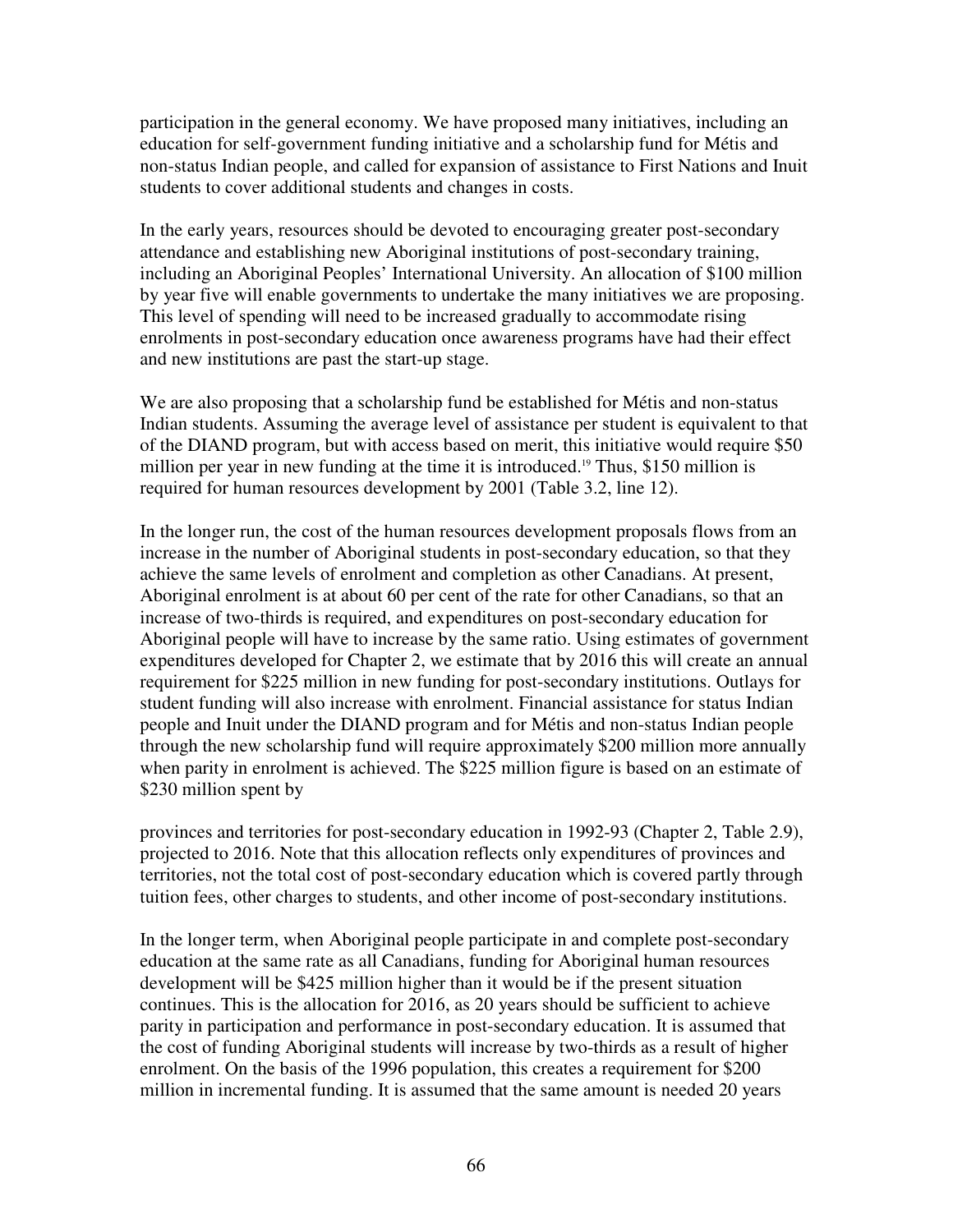from now, despite growth in the population of student age, as the need for entry-level programs will be much reduced when more students have completed high school.

### **3.4 Institutional Development**

The fourth major dimension of social and economic change is institutional reform. The establishment of Aboriginal institutions throughout the public sector will create room for Aboriginal initiative and approaches that are essential to the healing and revitalization of Aboriginal societies. Institution building is an integral part of reforms in education and culture, health and social services, economic development, and housing. In each of these areas we have allocated funds to the task of building new organizational and physical structures.<sup>20</sup> When change is complete and the new institutions are operating effectively, costs of service delivery should revert to normal levels.

## **4. Beyond the 20-Year Horizon**

In the long term, well beyond the 20-year time horizon shown in Table 3.2, there will still be a requirement for financial resources to maintain the new institutional arrangements and the much improved circumstances of Aboriginal people. Five items are identified in Table 3.3, two of which relate to structural reform. A small amount is needed for the Aboriginal Lands and Treaties Tribunal and the treaty commissions, whose scale of operations will be much reduced after the major land and treaty issues have been dealt with. As well, the operations of Aboriginal governments will require funding.

#### TABLE 3.3 **Changes in Government Finances under the Strategy: Long-Term Gains (\$ millions)**

|                                            | 2016     | <b>Long Term</b> |  |  |  |  |
|--------------------------------------------|----------|------------------|--|--|--|--|
| Structural measures                        |          |                  |  |  |  |  |
| Tribunal and treaty commissions            | 50       | 25               |  |  |  |  |
| Nation rebuilding                          | $\Omega$ | $\Omega$         |  |  |  |  |
| Nation governments                         | 425      | 425              |  |  |  |  |
| Land claim settlements                     | 1000     | 0                |  |  |  |  |
| Total for structural measures              | 1475     | 450              |  |  |  |  |
| Social and economic measures               |          |                  |  |  |  |  |
| Healing                                    |          |                  |  |  |  |  |
| Education, youth and culture               | 150      | 150              |  |  |  |  |
| Health care                                | $-450$   | $-900$           |  |  |  |  |
| Social services                            | $-425$   | $-850$           |  |  |  |  |
| Justice                                    | $-325$   | $-650$           |  |  |  |  |
| Economic opportunity and living conditions |          |                  |  |  |  |  |
| Economic development                       | 225      | 225              |  |  |  |  |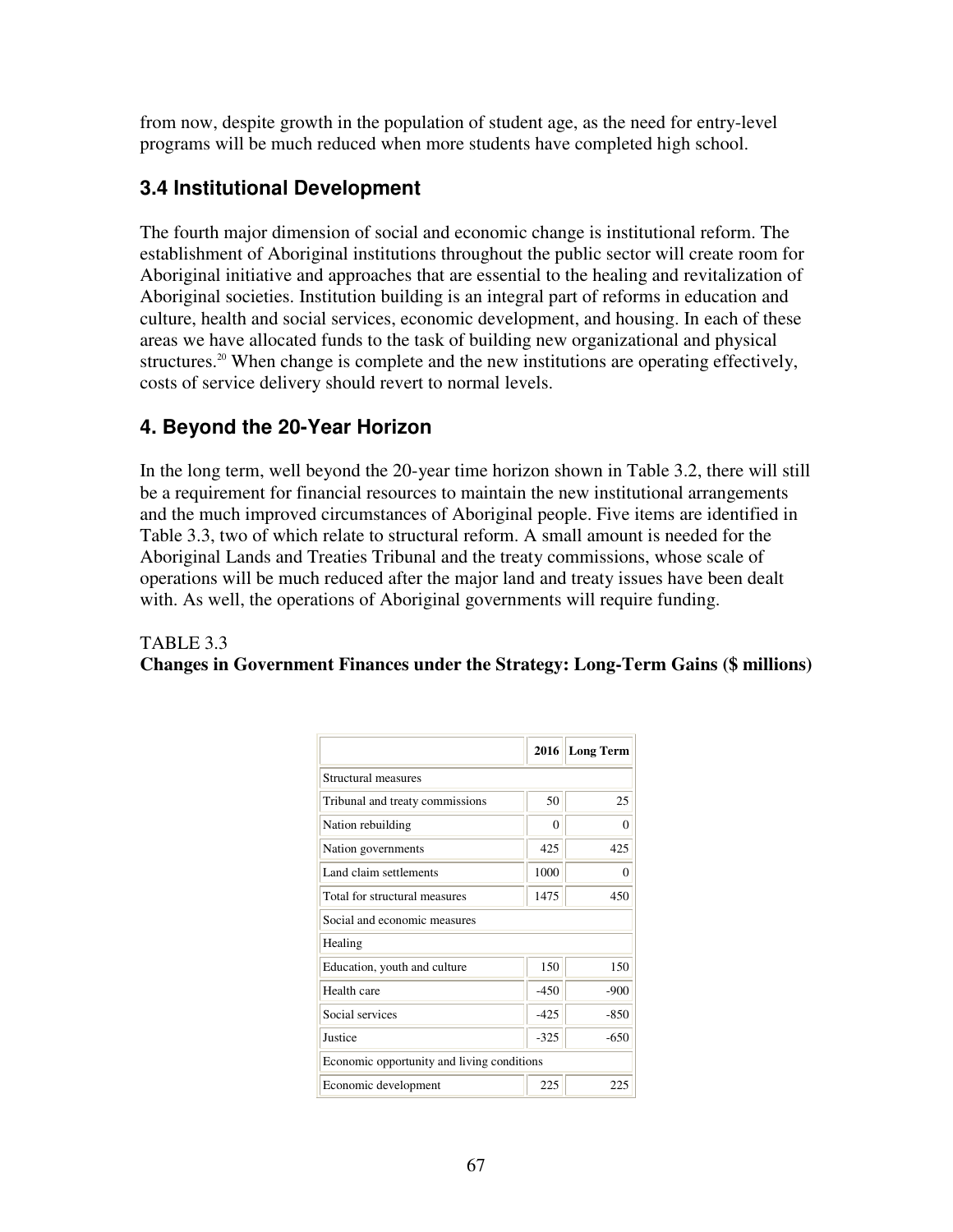| Income transfers                       | $-250$  | $-500$  |
|----------------------------------------|---------|---------|
| Housing and infrastructure             | 350     | $-700$  |
| Human resource development             | 425     | 425     |
| Total for social and economic measures | $-300$  | $-2800$ |
| Government revenue gains               | $-1550$ | $-3100$ |
| Net fiscal gain from the strategy      | $-375$  | $-5450$ |

*Notes*:

1. All amounts for the longer term are scaled to the size of the Aboriginal population in the year 2016.

2. In this table, expenditures (numbers without parentheses) represent increases in spending by all governments required to implement the strategy. Reductions are shown by the numbers in parentheses. These relate to amounts saved as a result of the strategy that, in its absence, would have been incurred under a continuation of the status quo and to additional revenues collected by governments.

3. Figures rounded to the nearest \$25 million.

As for social and economic measures, Aboriginal cultural institutions will need continuing support through public funds, not unlike Canadian cultural institutions. As well, higher high school retention and completion rates will need to be accommodated through greater expenditures on schools. A larger item is the funding of post-secondary educational institutions, as well as allowances and scholarships for students, to accommodate higher enrolment, an investment essential for maintaining economic selfreliance and effective self-government.

There will also be a continuing need for financial support from governments for individuals and communities. Although economic self-reliance is a realistic prospect for many Aboriginal communities, economic opportunity is not evenly distributed. We took this into account in estimating economic potential in the previous chapter. This suggests that governments may be called upon to provide income support and housing subsidies, over and above what they make generally available, in some parts of the country where economic opportunity is limited. To a large extent this may take the form of financial assistance for traditional activities, which is considered a permanent cost of the strategy.<sup>21</sup>

Taken together, about \$1.2 billion will be needed in these five areas, which are essential to continuous implementation of the strategy. This long-term annual cost of the strategy is only a portion of the cost at year 20, because two of the largest allocations will eventually be phased out. Expenditures related to land claims and treaty settlements will still be high at year 20, but at some point this financial transfer will come to an end. The same can be said about housing subsidies: after 20 years, large outlays are still required to meet loan obligations assumed during the 10-year catch-up program and to meet the needs of a growing population. But eventually these loans will be paid off, and governments will be called upon to assist only rarely when Aboriginal people achieve their full economic potential. (When the reallocation of lands and resources is completed, the federal government could also eliminate existing expenditures on land claims, which are in excess of \$300 million. This is not considered part of the gains from the strategy,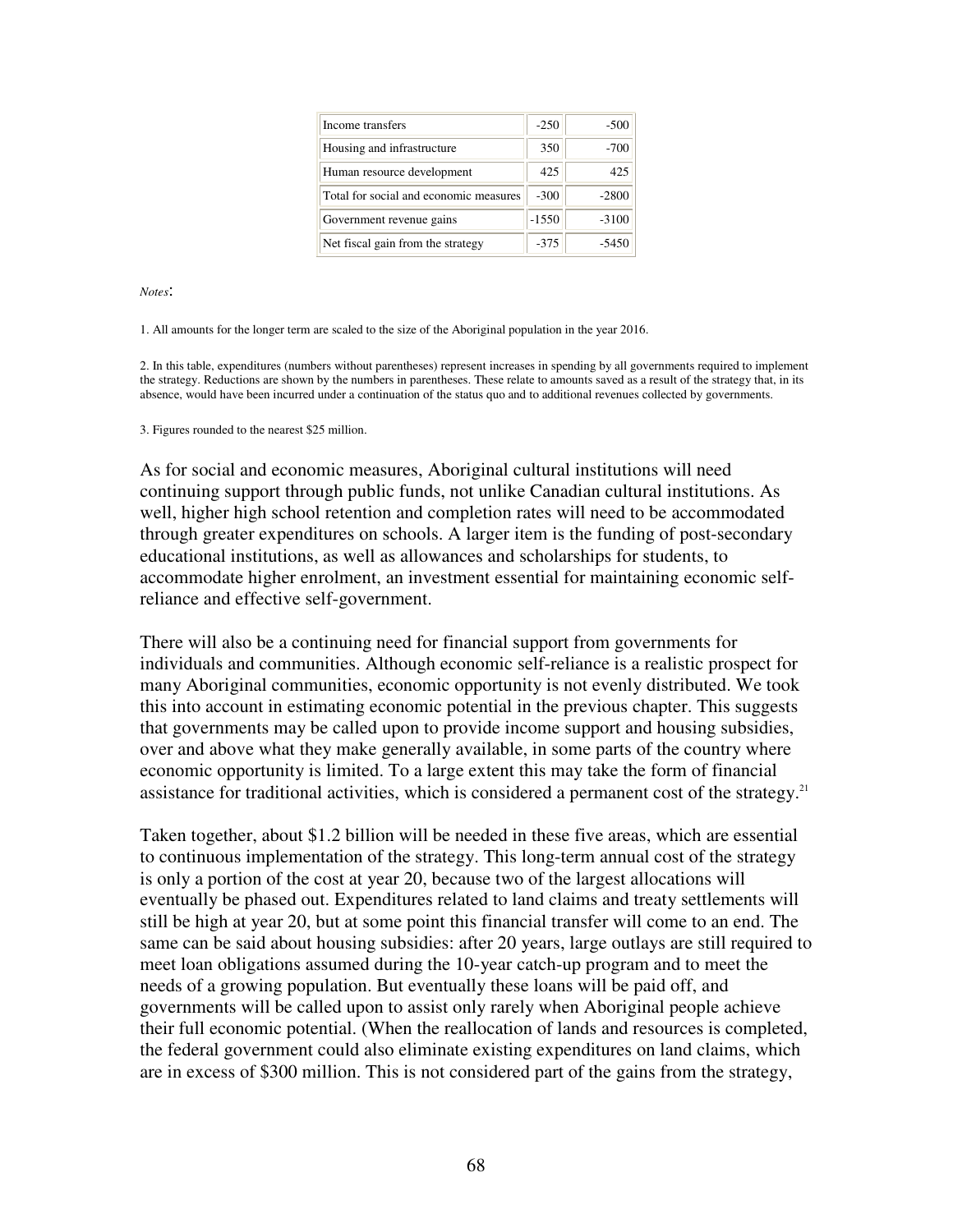as presumably governments would cease spending money on claims under current policies as well.)

On the other side of the ledger are government revenue gains, which increase over time to a level twice that in the year 2016. How this occurs was described earlier in the chapter: economic progress generates more government revenue and reduces dependence on financial assistance, while healing of individuals and communities and greater effectiveness of service delivery systems reduce expenditures on remedial programs. The entries in parentheses in the second column of Table 3.3 are based on calculations presented in Chapter 2 of this volume.<sup>22</sup>

As shown in the second column of Table 3.3, the net fiscal gain from the strategy increases dramatically compared to the situation at year 20. Most important is the full realization of the fiscal dividend from the strategy, as reflected in a number of entries in the table. However, phasing out two major costs — financial transfers related to land claims and treaty settlements, and government expenditures to achieve and maintain adequate housing — also contributes significantly to the net fiscal gain from the strategy, which eventually reaches \$5.45 billion. In other words, in the long run, governments would be better off by \$5.45 billion annually as a direct result of the strategy.

In summary, we expect the strategy to result in greater economic opportunities and in greater health and social well-being for Aboriginal individuals and communities. This should result in a larger contribution of Aboriginal people to the Canadian economy and in the freeing up of productive resources now devoted to dealing with the effects of social disintegration in Aboriginal families and communities. These are the fundamental gains that give rise to the changes in government finances just reviewed. Economic selfreliance also means greater wealth for Aboriginal people. We calculate that an increase of \$4.3 billion in the net private incomes of Aboriginal people can be realized. Together with the changes in government finances detailed in the second column of Table 3.3, this gives the results presented at the beginning of this chapter and summarized in Table 3.1.

# **5. The Distribution of Costs and Gains among Governments**

The federal government and the governments of the provinces and territories should each assume a share of the additional government expenditures required to implement the strategy, according to their established jurisdiction and our proposals for sharing the cost of social programs between orders of government and for fiscal arrangements involving Aboriginal governments. Each government also stands to collect a share of the considerable fiscal dividend we expect the strategy to generate — in other words, to gain from its own efforts to improve the social and economic conditions of Aboriginal people. Collaborative efforts among governments are likely to yield greater benefits within a shorter period.

The cost of developing and implementing Aboriginal self-government, both on and off Aboriginal territories, falls to the federal government; funding for nation rebuilding and the operations of nation governments would be provided by the federal government. This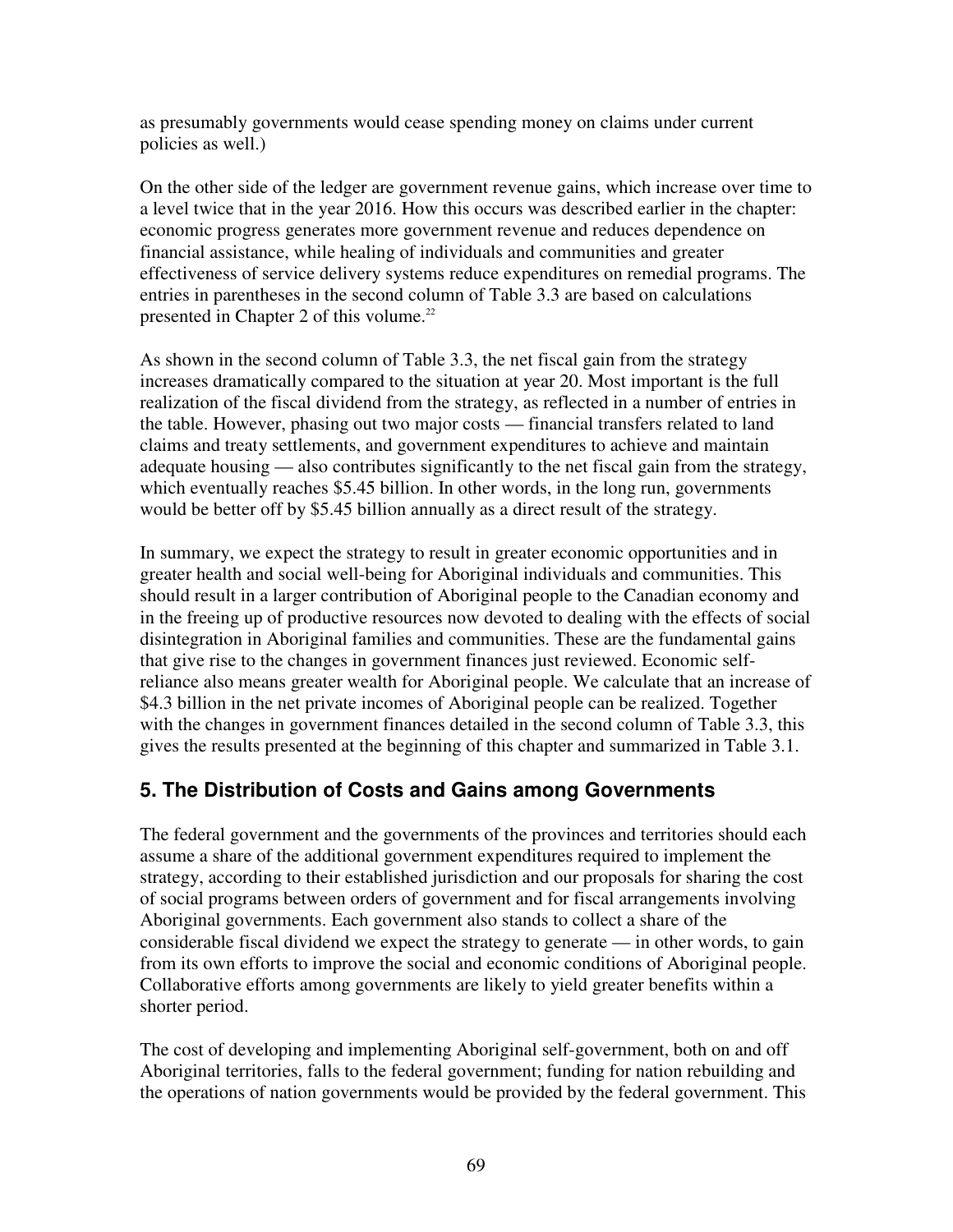is broadly similar to the approach taken by the federal government and the government of British Columbia in treaty negotiations taking place in that province. Under a memorandum of understanding between Canada and British Columbia respecting cost sharing, the federal government is to pay for establishing and operating core institutions required for governance, while the cost of negotiating self-government, including contributions to First Nations for their participation, is to be shared between the two governments. 23

With respect to lands and resources, we expect the costs of negotiation will be shared equitably between the two orders of government. The provinces should contribute provincial Crown land to the settlements, and the federal government will be responsible for providing most of the cash transfers. In areas where adequate provincial Crown land is not available, funds will be required for cash payments in lieu of land and to finance third-party buy-outs. The extent to which the federal government compensates provinces for loss of future income from lands transferred to Aboriginal control can have a major bearing on the distribution of costs between the two orders of government. All this will be negotiated between them, but it should be clear that provincial governments, which have been the principal beneficiaries of the absence of treaties or the misinterpretation or abuse of treaty provisions where this has occurred, will have to bear a substantial portion of the cost of settling lands and resources issues.<sup>24</sup>

With regard to social and economic measures, the federal government will also carry the larger share of the cost, but the provincial share will be more significant than for structural reform and may be between one-quarter and one-third. As proposed in Volume 4, Chapter 7, the federal government should fund changes in social programs on Aboriginal territories, where 42 per cent of the Aboriginal population lives at present.<sup>25</sup> Although this group is the most socially and economically disadvantaged among Aboriginal people, we have concluded that there is also an urgent need for reform in urban and non-reserve communities, where the provinces have a major role. They have an obligation to make programs more culturally sensitive and effective and therefore should provide funds for institutional reform of their public services. Affirmative action programs to bring about greater equality between Aboriginal people and other Canadians would be cost-shared between federal and provincial governments.

The distribution of costs between governments will be different for each major dimension of change. With respect to healing, the provinces will carry a large share of the cost of the strategy, as the proposals encompass the off-reserve population, including Métis and nonstatus Indian people. Economic development, including training, has been funded to a large extent by the federal government, and this should continue. (The transfer of responsibility for labour market programs and training to the provinces that is currently before Parliament will lead to a larger provincial share of the allocation for economic development.) With respect to housing assistance, the federal share has been approximately 75 per cent off-reserve, where half the incremental funding will be directed. The cost of the human resources strategy will fall fairly evenly on both orders of government, with the provinces funding institutions and the federal government supporting students.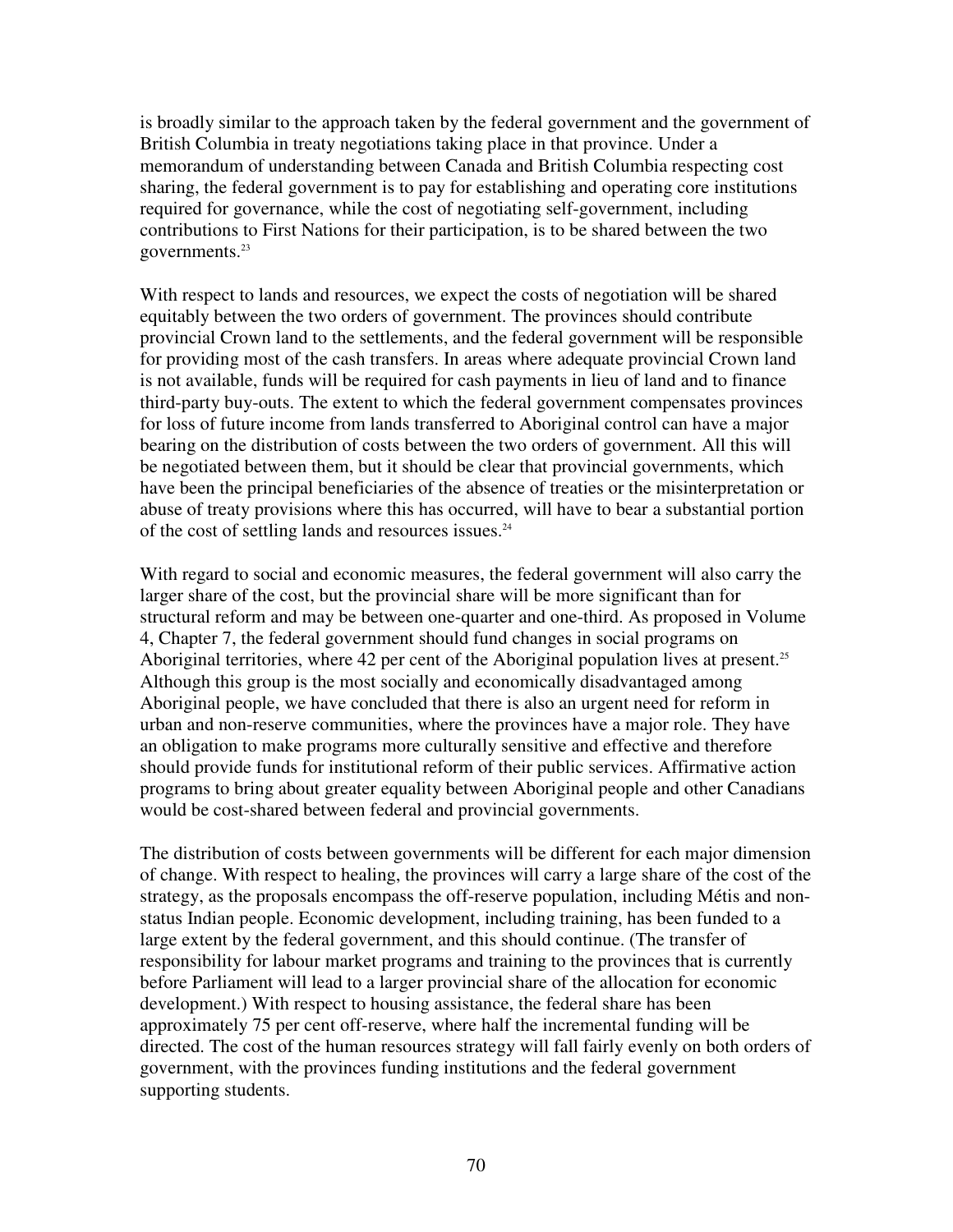To sum up our observations about sharing the costs of the strategy, provincial governments are called upon to implement a major share of the social and economic measures, which require most of the additional funding in the initial years. The federal government will assume a larger share later on, when the agenda shifts to definitive arrangements for structural reform, more and more Aboriginal nations move to selfgovernment, and their territories expand and become home to more Aboriginal people. As the federal government is also the central player in fiscal arrangements with governments of Aboriginal nations, it will assume a predominant role.

In the previous chapter we showed that the federal government and the governments of the provinces and territories all have extensive expenditure commitments relating to Aboriginal people. Both orders of government provide financial assistance and remedial programs. Accordingly, both orders will share in savings flowing from the strategy. If conditions on First Nations territories and in Inuit communities improve, the federal government will see the demand for remedial programs and services decline. Off-reserve, the provinces and territories now carry the cost of remedial programs and will therefore gain when the need for these programs is reduced; but the federal government will also benefit where it now shares the cost of provincial programs for Indian people living offreserve and through income transfer programs like employment insurance and housing subsidies.<sup>26</sup> Thus, every government stands to gain from efforts to improve social and economic conditions for Aboriginal people.

Increases in tax revenues flowing from economic growth will accrue to all governments, according to their share of various tax revenue sources. Both existing orders of government can expect to collect a share of additional personal and corporate income tax as well as sales tax revenues from greater activity off-reserve. Increases in economic activity on-reserve would be exempt from taxation to a large extent under the present system but would be subject to taxation by Aboriginal governments.

Indeed, we are proposing that governments of Aboriginal nations should have extensive taxation and spending powers. When Aboriginal governments assume jurisdiction, they may take over sources of revenue and spending responsibilities from federal, provincial and territorial governments. Naturally, they would then receive a share of the fiscal dividend commensurate with their tax and spending powers. However, under the financial arrangements we propose, much of this dividend will be passed on to other governments.

The revenues that will be available to the majority of Aboriginal governments in the medium term are likely to be inadequate to fund their normal operations, owing to the great needs of the Aboriginal population and the low level of market-oriented economic activity generally prevailing at present. If the federal government supplements the finances of Aboriginal governments in the manner that we recommend — to equalize fiscal capacity and to meet fiscal need — then the federal government will be the main beneficiary of improvements in the fiscal fortunes of Aboriginal governments.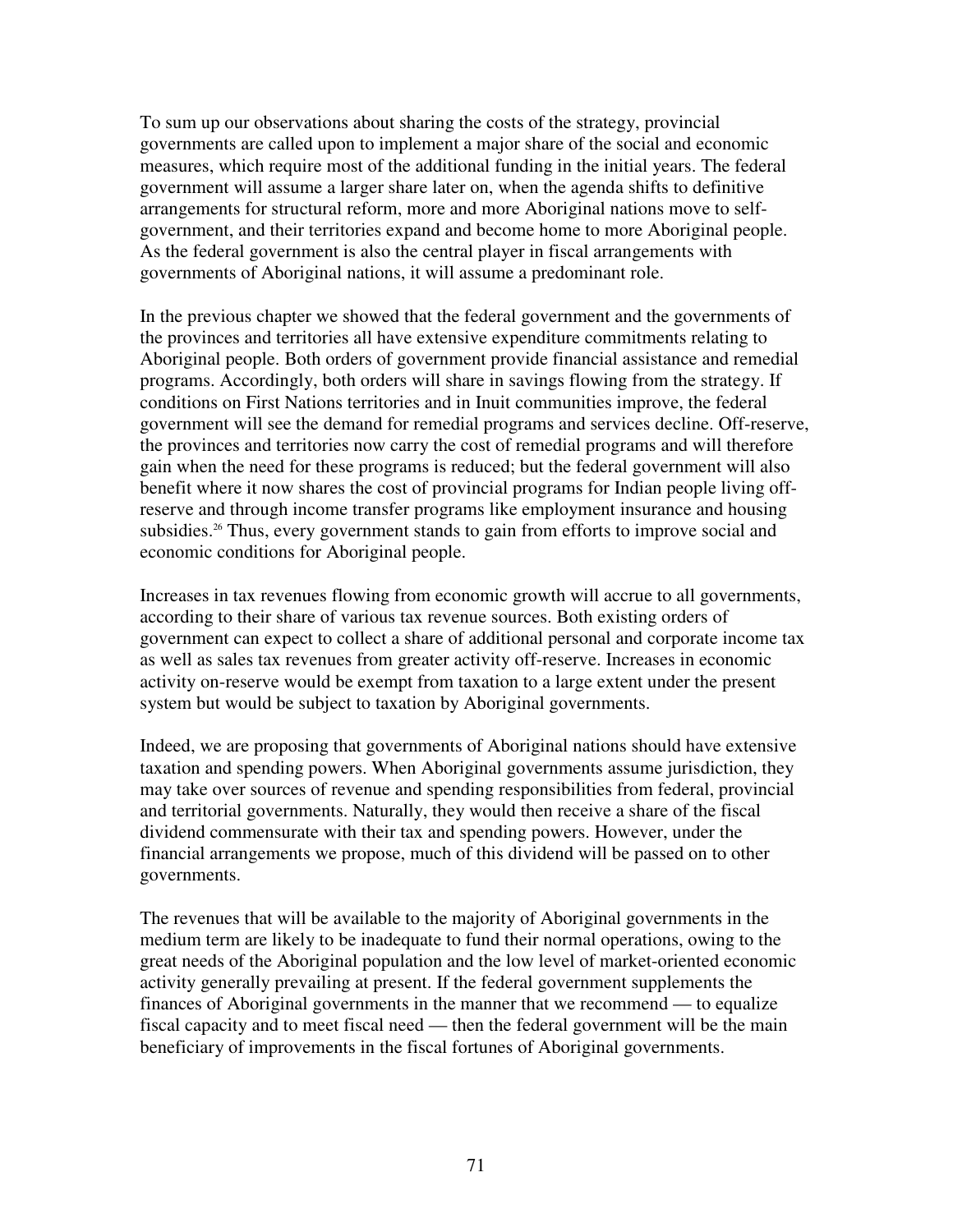First, through transfers aimed at correcting for weak fiscal capacity, the federal government will top up revenues of Aboriginal governments to a level that reflects average revenues of governments in the country. As economic conditions improve, Aboriginal governments will collect more revenue, and federal transfers will be reduced. This is entirely analogous to the effect on federal equalization payments when a province receiving the payments experiences an increase in its own revenues as a result of economic growth.

Second, we propose that the federal government also make transfers to Aboriginal governments to assist them in meeting needs such as high expenditures for social assistance related to a lack of employment opportunities, and for housing subsidies, health care and social services. These transfers will be reduced if social and economic conditions improve. Thus, as the fiscal dividend is passed through from Aboriginal governments to the federal government under the proposed new fiscal arrangements, the distribution of gains from the strategy between the after-tax incomes of Aboriginal people and the revenues of governments will see most of the gains flowing to non-Aboriginal governments, as they bear most of the costs today.

Aboriginal governments may choose to collect revenues in different ways and at different rates than other governments have done to date. The current on-reserve tax exemption leaves room for First Nations governments to raise new revenues. In the first instance this is an internal matter for First Nations, which will have the authority to determine taxation levels. With fiscal arrangements based on tax effort by the Aboriginal nation, fiscal transfers from the federal government will be determined to a degree by how and how much these nations tax. These matters will no doubt receive a great deal of attention in future and are the subject of analysis in the section on financing self-government in Volume 2, Chapter 3.

# **6. Realizing the Gains: The Pace of Progress**

In this chapter we have estimated the dimensions of potential change and indicated a time frame for its realization. To close half the economic gap between Aboriginal people and Canadians generally and improve social conditions to a similar degree in two decades is a great challenge indeed. In this final section we attempt to provide some perspective on this challenge.

In the previous chapter we analyzed economic disparities between Aboriginal people and other Canadians, showing that the economic gap between Aboriginal people and Canadians is equivalent to about two-thirds of the economic output of Aboriginal people. Thus, closing half the gap requires that output by Aboriginal people be increased by onethird. Over 20 years, this means increasing the economic output of Aboriginal people by 1.5 per cent per year on average, in addition to growth of 2 per cent per year associated with the projected increase in the Aboriginal population of working age.

In Chapter 2 we also showed that half the economic gap is attributable to a lack of fulltime jobs for Aboriginal people and estimated that 80,000 additional jobs are needed to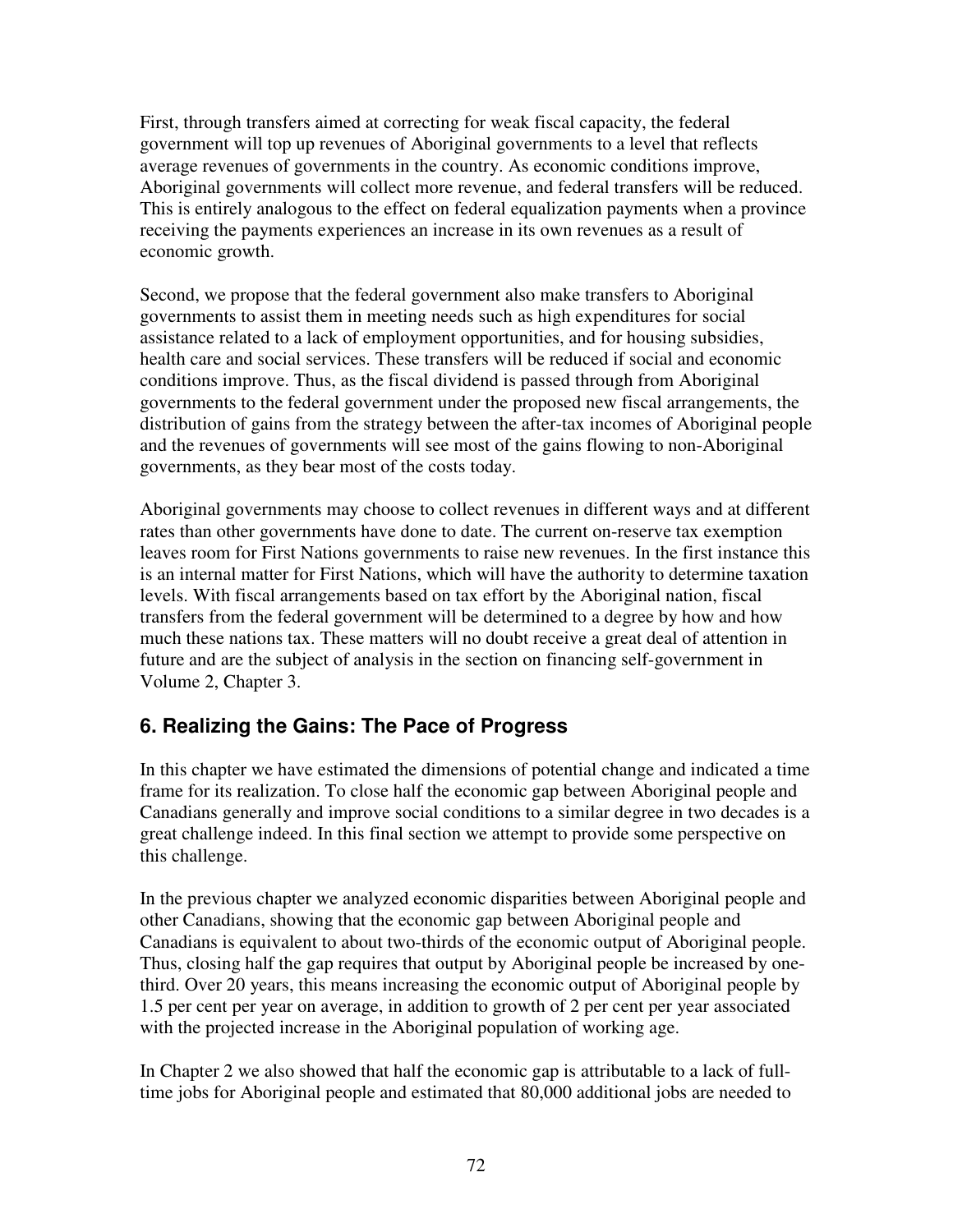eliminate the disparity in employment if the population remains at 1996 levels. It would thus be possible to eliminate half the economic gap by creating 80,000 full-time jobs, or 4,000 jobs per year. In the context of a healthy Canadian economy, which creates jobs at a rate of 200,000 or more per year, this seems to be a modest challenge.<sup>27</sup> A different perspective emerges, however, when total requirements resulting from population growth are considered. In those circumstances an additional 225,000 jobs have to be created for Aboriginal people over the period to 2016. The potential employment level is projected to increase in step with growth in the Aboriginal population aged 15 to 64, that is, by 48.6 per cent. Thus, a total of 305,000 more jobs will be needed by 2016.

This rate of growth exceeds the rate of growth of employment in the Canadian economy as a whole by a significant margin, reflecting a closing of the gap as well as the high rate of growth of the Aboriginal adult population. Nonetheless, Aboriginal people make up only a small fraction of the Canadian population, and the adaptability of the Canadian economy and its past record of employment creation suggest that much progress is possible in 20 years. Over this period the majority of the baby boom generation will be retiring. This may permit greater upward mobility in jobs for qualified individuals and increase the importance of contributions by working Canadians to pension plans and social programs.

Job creation is not the only way to make progress. A complementary and equally productive strategy would be to find not only more but better jobs for Aboriginal people. In the previous chapter we pointed to the importance of closing the gap in educational attainment to achieve employment levels and earnings more comparable to those of other Canadians. Specifically, we showed that the gap in educational attainment accounts for 41 per cent of the difference in total earnings. Progress achieved in recent years in keeping Aboriginal students in school longer, together with the prospect of good jobs in the Aboriginal public sector and in Aboriginal and mainstream businesses, new education strategies, new Aboriginal institutions and student funding — all integral parts of the strategy — are bound to create a positive education climate and induce many more Aboriginal youth to continue their studies past high school. Possibly the next generation of Aboriginal people will achieve parity in high school completion and close most of the gap in post-secondary diplomas and degrees. Given that this generation is rather large, this will drastically change the educational qualifications of the Aboriginal labour force, and in due course this will translate into more and better jobs.

Many new jobs for highly qualified Aboriginal people will be found in an emerging Aboriginal public sector, in schools, health centres, governments. Most of these jobs already exist in mainstream and Aboriginal institutions, and more and more Aboriginal people will move into these positions, first in junior roles, and increasingly at more senior levels. The public sector, including government departments and education and health institutions, accounts for about one-quarter of the work force in Canada and a larger portion of the highly trained labour force. There will be new jobs, too, in economic development and land management institutions and to meet the needs of a rapidly growing population.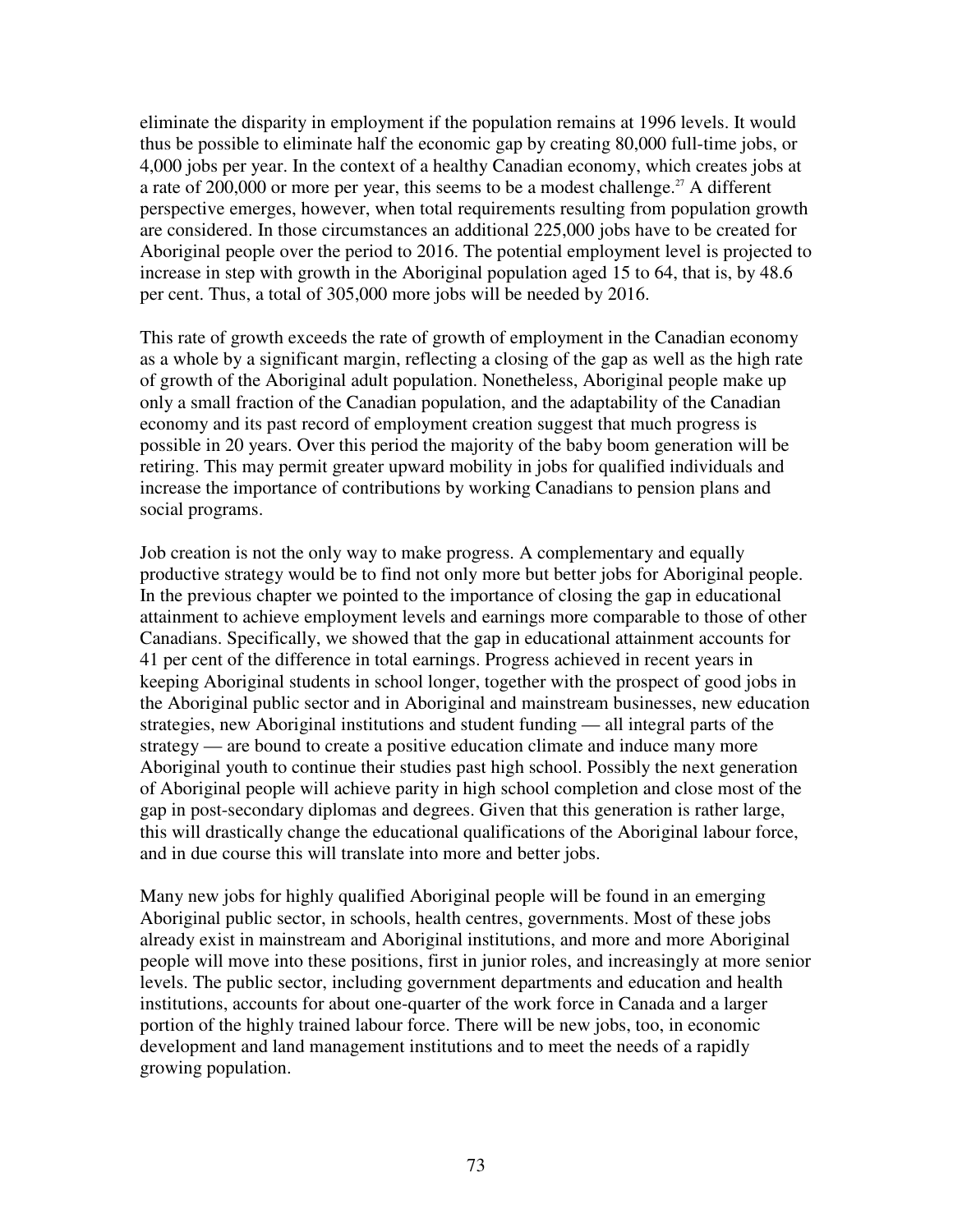Education is also vital for success in the general labour market, and we can expect progress on this front, coupled with more effective placement activities and new approaches to affirmative action to help boost Aboriginal employment. Employment equity can be a powerful instrument. For instance, Aboriginal participation in the work force under the federal Employment Equity Act increased from 0.66 per cent in 1987 to 1.04 per cent in 1993. <sup>28</sup> Over a period of six years, close to 2,100 new jobs were created for Aboriginal people by the businesses subject to the federal employment equity policy, which account for 4.5 per cent of employment in Canada. If this pace of job creation for Aboriginal people were to be realized in the entire economy, more than 150,000 jobs would be created between 1996 and 2016. This would not be enough to close the employment gap, and a greater effort is therefore needed.

In many Aboriginal communities, access to mainstream jobs is limited, and the Aboriginal business sector will have to generate the necessary employment. Jobs, profits and tax revenues will be generated by greater Aboriginal control over lands and resources. The interim measures proposed in Volume 2, Chapter 4 will stimulate business development and job creation, and land claims settlements will add to this impact. Aboriginal people have demonstrated that when they obtain access to resources, they can mount successful business operations.<sup>29</sup>

Harvesting and processing of resources on traditional Aboriginal lands is an economic opportunity that will be opened up for Aboriginal people in many parts of the country as the land reform measures we propose are implemented and agreements are reached. Many communities and nations now have some of the technical and business skills needed to exploit these opportunities and can move forward quickly through joint ventures. Success stories can also be found in the United States, and these, too, suggest that significant gains can be made by communities that assume control over resources on their traditional territories or get cash settlements. 30

In Canada, comprehensive land claims agreements are used as a tool of economic development. Evidence is still limited, but there is reason to be cautiously optimistic about the longer-term benefits of these agreements. A recent study comparing census data for 1981, 1986 and 1991 found that "over time, the Inuvialuit maintained a rapid increase in development while the James Bay communities maintained a modest increase". <sup>31</sup> As for specific claims, a recent evaluation prepared for DIAND found that there had been no noticeable improvement in economic conditions in the communities affected, but that some of the settlement money had been used to improve community infrastructure. Such investments are important to well-being and improve pre-conditions for economic development. 32

Greater progress can be made as the full scope of regional economic opportunities is exploited and Aboriginal governments gain in legitimacy and competence and establish the right frameworks for their business ventures. It is also important to resume the building of economic development expertise and capacity that was interrupted by cutbacks.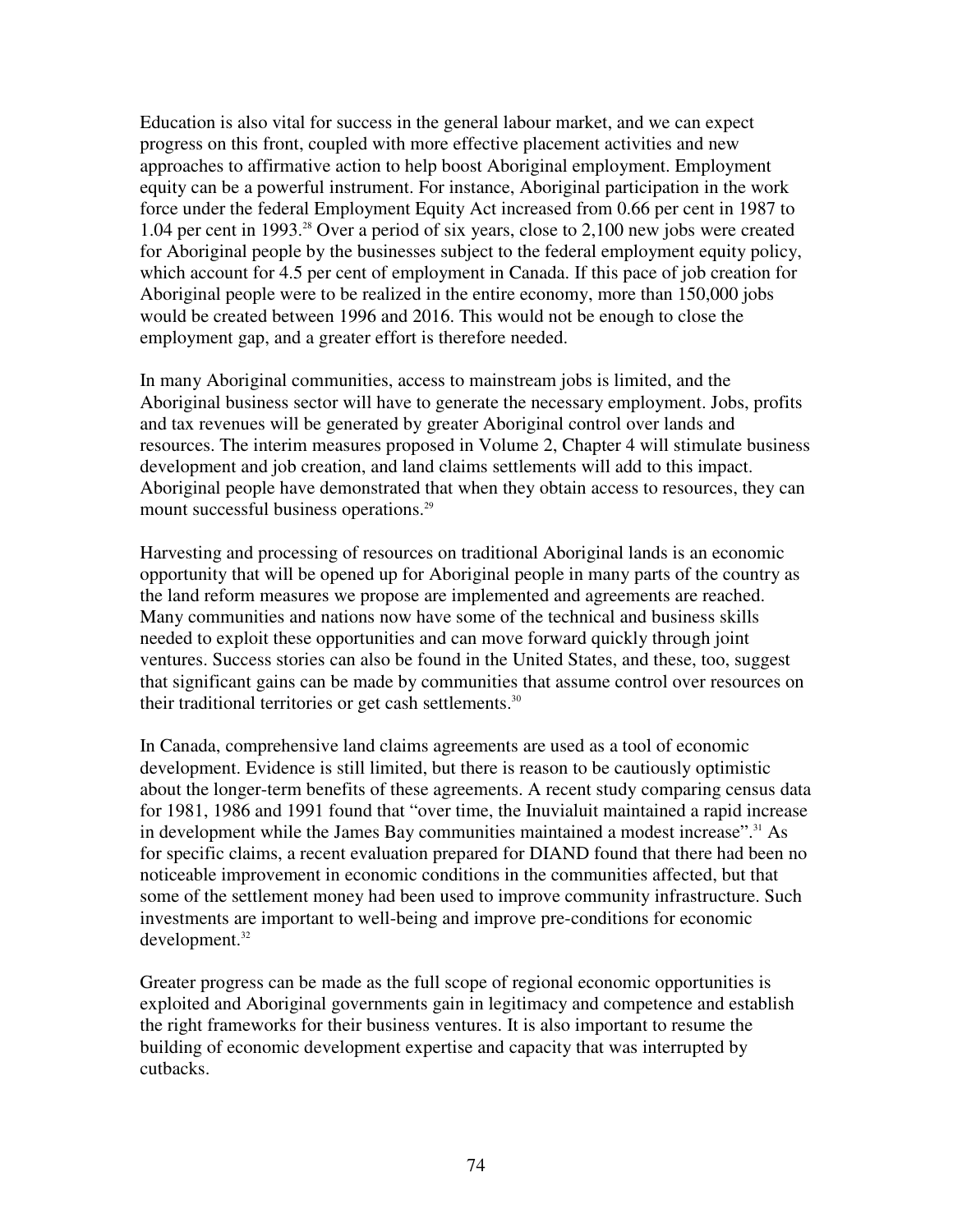This review is far from definitive about the likely pace of economic and social progress in the years ahead. But it suggests that significant progress can be made over a 20-year period. As we believe that our strategy will set in motion a broad process of profound change, we estimate that through new employment and Aboriginal people moving to more skilled and better paying jobs, half the economic gap can be eliminated by that time. This will entail changes in government revenues and expenditures on income support and housing subsidies.

With respect to remedial programs, we also take the view that significant progress is possible over a 20-year period. Certainly it is possible to establish the new Aboriginal institutions we propose and to make the investments in Aboriginal content and approaches within two decades, and within that period much can be accomplished in making mainstream institutions more culturally sensitive as well. Community and individual healing will be greatly stimulated by the commitment of governments and Canadians to a renewed relationship and to concrete steps toward its realization. More investment in early childhood development, reform of education, new youth programs, and greater economic opportunities should establish a far more positive environment for the next generation of Aboriginal people coming of age.

Perhaps it will take longer. If it takes 25 years instead of 20 to reach the halfway mark, Aboriginal people and Canadians may have to demonstrate more patience and more determination. Perhaps the investments in social and economic measures need to be sustained over a longer period, pushing up the total cost of implementing the recommendations in this report. Our strategy will still produce great and lasting improvement over the status quo and change of the dimensions sketched out in this chapter. The bottom line of our strategy for renewal is a large gain for Aboriginal people and for Canadians.

#### **Notes:**

**1** What governments do with the part of the fiscal dividend that is not reinvested in the strategy lies outside the terms of our mandate. Our purpose is to show that governments will gain more revenues and will be able to reduce expenditures by implementing our recommendations. To simplify matters, we assume that these gains will go directly to the bottom line, that is to say, increase the budget surplus or reduce the budget deficit.

**2** To project government expenditures it is assumed that in each program area expenditures will remain constant in relation to the size of the client group. Using the expenditure categories identified in Chapter 2, Table 2.9, and the age groups most closely associated with each of these categories, the following rates of increase are projected for 1996-2016: for elementary and secondary education, 1.4 per cent, which is the growth rate of the 5 to 19 age group; post-secondary education and training, 22.3 per cent, the growth rate of the 15 to 34 age group; for income support and housing subsidies, 48.6 per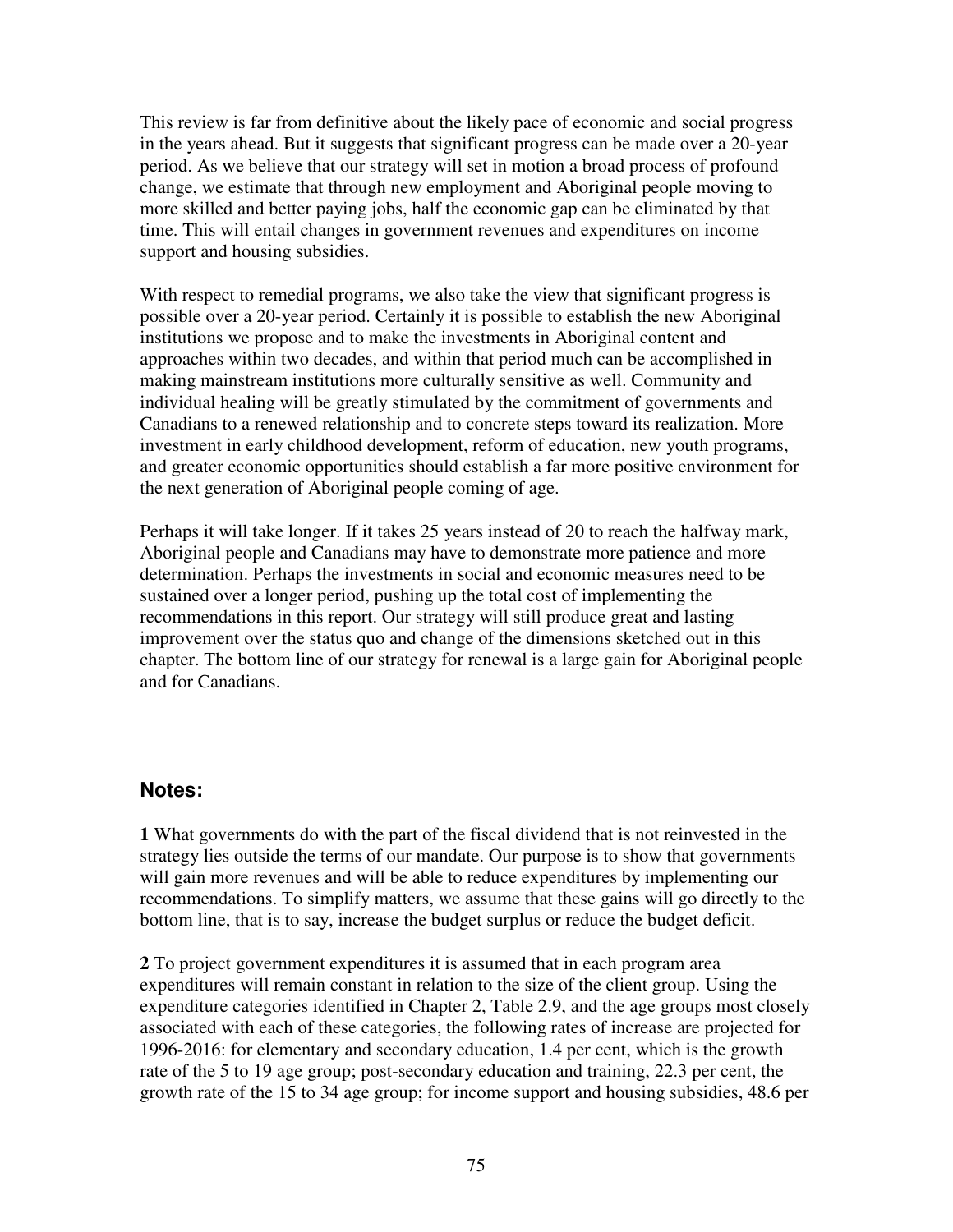cent, which is the rate of growth of the population aged 15 to 64; for health care, 54.5 per cent, the growth rate of the population aged 15 and over; and for social services, police and correctional services and other expenditures, 34.8 per cent, the growth rate of the Aboriginal population as a whole. This gives an overall growth rate of 34.8 per cent, equal to the rate of growth of the Aboriginal population. Expenditures on financial assistance and remedial programs taken together are projected to increase more rapidly than total expenditures relating to Aboriginal people, as also reflected in the projected rate of increase of 47 per cent for excess expenditures over 1996 to 2016, as discussed in Chapter 2 of this volume.

**3** Savings are projected in five program areas where government spending is high as a result of the current circumstances of Aboriginal people. One of the five areas is housing subsidies. While experiencing some reduction in housing subsidies after 20 years of change, because Aboriginal people will then be on the way to economic self-reliance, governments will also still be spending extra funds to ensure that Aboriginal people have adequate housing. The combined result is a net extra expenditure of \$350 million, as per the second column of Table 3.2.

**4** It will be noted that governments spend more and collect more revenue at this point. The increase in revenue is not the result of extra taxation, but rather of economic gains made by Aboriginal people. The net cost of the strategy is reduced as the strategy becomes increasingly self-financing as a result of these economic gains. The net cost (net gain) is measured by the change in the surplus/deficit of governments.

**5** Process expenditures for 1995-96 included the following: for DIAND, operating expenditures of the Claims and Indian Government Branch, \$37.2 million; transfers related to land claims research, negotiation and implementation, \$42.9 million; loans, investments and advances relating to claims, \$76 million; share of the Claims and Indian Government Branch in DIAND overhead, Indian Claims Commission, analysis of claims by the department of justice, \$30 million (estimated); and community-based selfgovernment negotiations, \$17.8 million, for a total of \$203.9 million. To this should be added the costs incurred by provincial and territorial governments relating to claims and self-government negotiations and the cost of litigation involving the federal government (at present more than 400 cases, many for breach of trust and fiduciary duty). These latter items are not negligible, but estimates of related expenditures are not available.

**6** For fiscal year 1995-96, band government allocations by DIAND were as follows: \$165.8 million for band support funding (including chief and council, basic administrative overhead, and additional amounts for administration of various programs); tribal council funding of \$24.1 million (advisory services to bands) plus \$21.6 million (administration); advisory services for unaffiliated bands, \$1.5 million; and band employee benefits of \$40 million. The total was \$253 million, or \$735 per reserve resident.

**7** The government has been pursuing community-based self-government without increasing DIAND's budget. To finance self-government for the Yukon communities that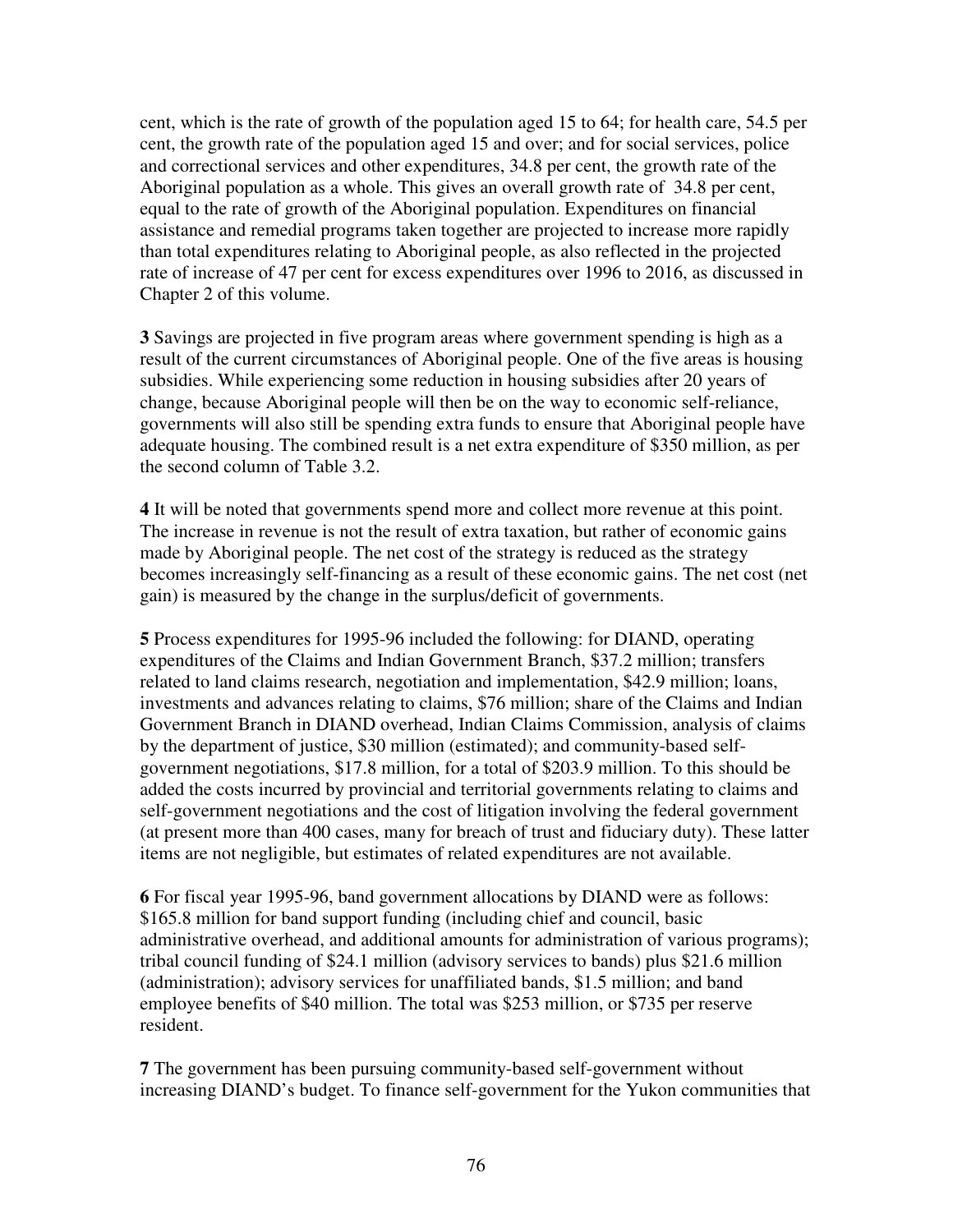have signed final agreements, DIAND is reallocating expenditures internally. The selfgovernment policy announced on 11 August 1995 also takes the DIAND budgets as given. Nevertheless, it is simply not realistic to imagine that effective self-government can be achieved without incremental funding. It would be wrong to introduce selfgovernment and at the same time reduce funding for essential government services. In the long run, self-government is likely to lead to savings in federal expenditures, as we show later in this chapter. These savings will take time to be realized, however.

**8** The average annual operating cost of government per Canadian is \$700 for all levels of government combined. The annual cost of operating the territorial governments is about \$2,000 per resident for the Yukon and \$3,800 for the Northwest Territories. These amounts represent expenditures for general government services, mainly the operating costs of the legislature, the executive and central agencies. The data and definitions can be found in Statistics Canada, "Public Sector Finance 1994-1995, Financial Management System", catalogue no. 68-212.

**9** Incremental funding of \$250 million averages out to \$5 million per First Nation, assuming that about 50 First Nations will be established. On average, each First Nation will have from 5,000 to 7,000 citizens living on Aboriginal lands, a larger number on the nation's traditional territory, and several thousand citizens living elsewhere in Canada. The nation government will exercise some functions for all its citizens and some only for those living on Aboriginal lands.

**10** This estimate reflects the relative size of the Métis and Inuit populations compared to the population of First Nations living on their own territories. Note that this estimate includes funding for Inuit, which may be an overstatement as the creation of Nunavut falls under existing policy. As the number of nations is not known, costs are extrapolated on the basis of the size of the population. While program delivery has already been devolved to First Nations and Inuit, this is not the case for Métis people. The related cost, which is regarded as being of a temporary nature, is addressed later in the chapter.

**11** The allocations for operations of Aboriginal self-government and for land claims and treaties for year 20 are not adjusted for changes in the size of the Aboriginal population over the next 20 years. The cost of self-government is the cost of operating the central institutions of Aboriginal governments and is not related very closely to population size. The financial transfer associated with claims may depend on the size of the population affected. Additional costs related to future population increases may be met by extending the transfers over many years.

**12** The transfer of First Nations health services to community control gives some indication of the cost of restructuring. Health Canada provides funding for management, financial adminstration, training, and so on, in a way broadly analogous to band support funding provided by DIAND. In 1995-96, \$61.6 million will have been transferred to 142 First Nations; 24 per cent of this amount is for management and administration. Some costs (training) are transitional. Continuing costs of administration will be offset in the long run by savings in administration in governments and institutions currently doing this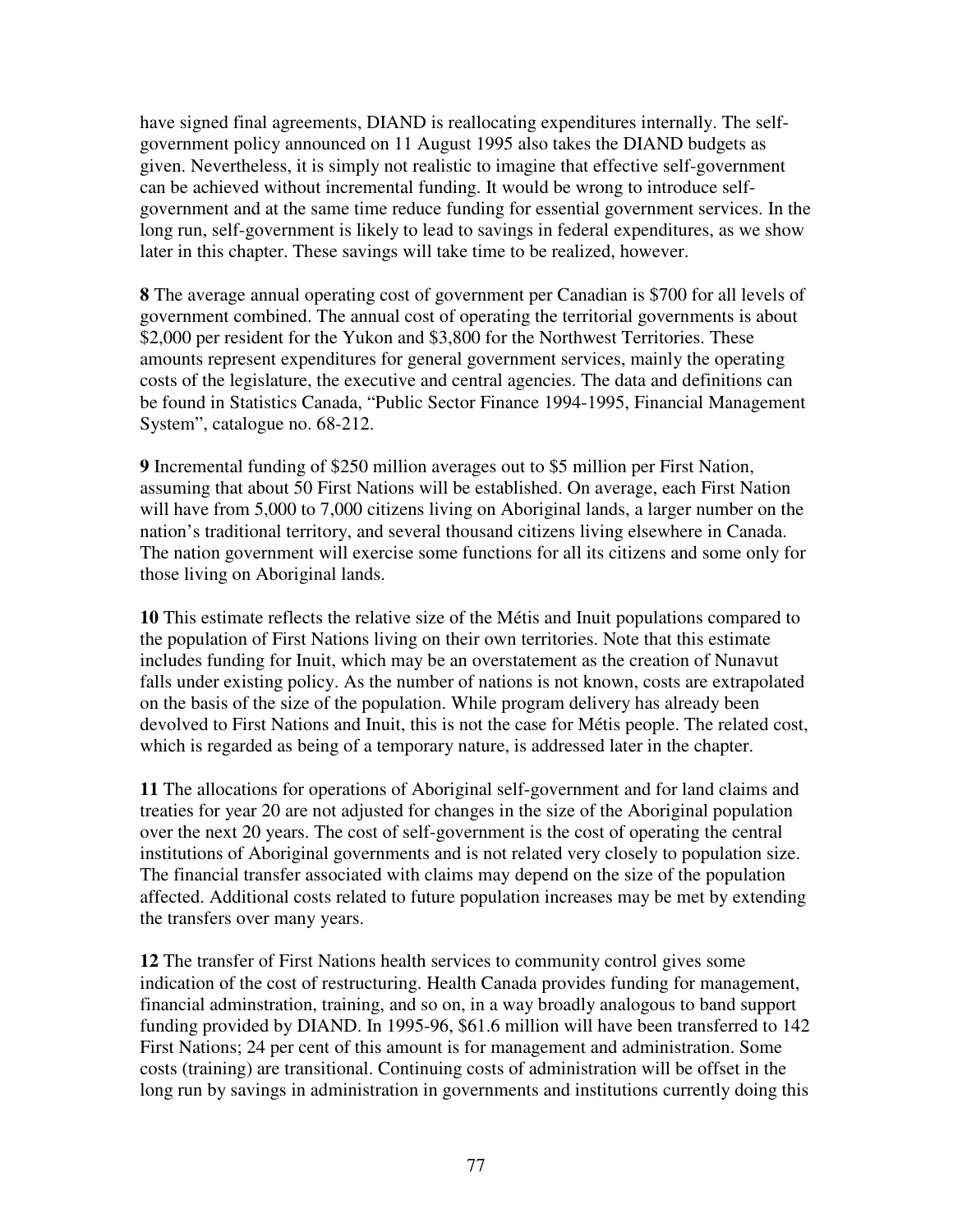work and by greater effectiveness. The federal Building Healthy Communities strategy, with \$243 million in funding over five years, is an example of service enhancement in response to needs. This strategy focuses on crisis intervention with respect to mental health, home care nursing and solvent abuse in First Nations and Inuit communities. The proposed funding allocation for health care would make possible restructuring and service enhancement of similar scope in non-reserve and urban settings. The orientation of program enhancements would not be limited to those of the Building Healthy Communities strategy but should be responsive to local needs. Restructuring would be focused on integrated service delivery through healing centres as recommended in Volume 3, Chapter 3.

**13** The amount is allocated to the social services item in Table 3.2 but also covers initiatives that could be classified under health care and education. In First Nations and Inuit communities, child and family services are being transferred to Aboriginal control, with additional funding for preventive interventions. According to the 1995-96 federal estimates, DIAND spending on social services support could increase from \$253 million in 1993-94 to \$380 million in 1995-96, but it will probably take longer to achieve complete devolution of program management. As noted in Volume 3, the federal government has introduced several initiatives in recent years with respect to early childhood: Aboriginal Headstart, with \$84 million for four years, focusing on non-reserve communities in the west and north; the First Nations and Inuit Child Care Initiative, with funding of \$72 million for three years and \$36 million per year thereafter; and the Child Development Initiative (Brighter Futures in First Nations Communities), a child and community mental health program with funding of \$177 million for five years. These examples indicate that within existing federal expenditures significant amounts are allocated to this important area and suggest that an allocation of \$100 million per year for up to 20 years should make possible a transfer of control and selective enhancements in response to needs, especially in non-reserve and urban settings.

**14** As shown in Chapter 2, governments incur excess expenditures on remedial programs as a result of the adverse circumstances of Aboriginal people. These excess expenditures are projected to reach \$2.4 billion by 2016 unless action is taken (see Chapter 2, Table 2.12). If half these excess expenditures are eliminated by 2016, a gain of \$1.2 billion will be realized, with a \$450 million saving in health care and a \$425 million saving in social services. Savings of \$325 million will occur by 2016 in the third remedial program area, police and correctional services. Using the same approach, savings through reduction of excess government expenditures on financial assistance to Aboriginal people are projected to be \$250 million for income support programs, also by 2016.

**15** See RCAP, Bridging the Cultural Divide: A Report on Aboriginal People and Criminal Justice in Canada (Ottawa: Supply and Services, 1996), Chapter 2.

**16** Chapter 2, Table 2.7. DIAND funding is also for community development and basic human resource development in First Nations communities. The increase in funding that we propose should be allocated to business development and regional capacity building, rather than to these community-based activities.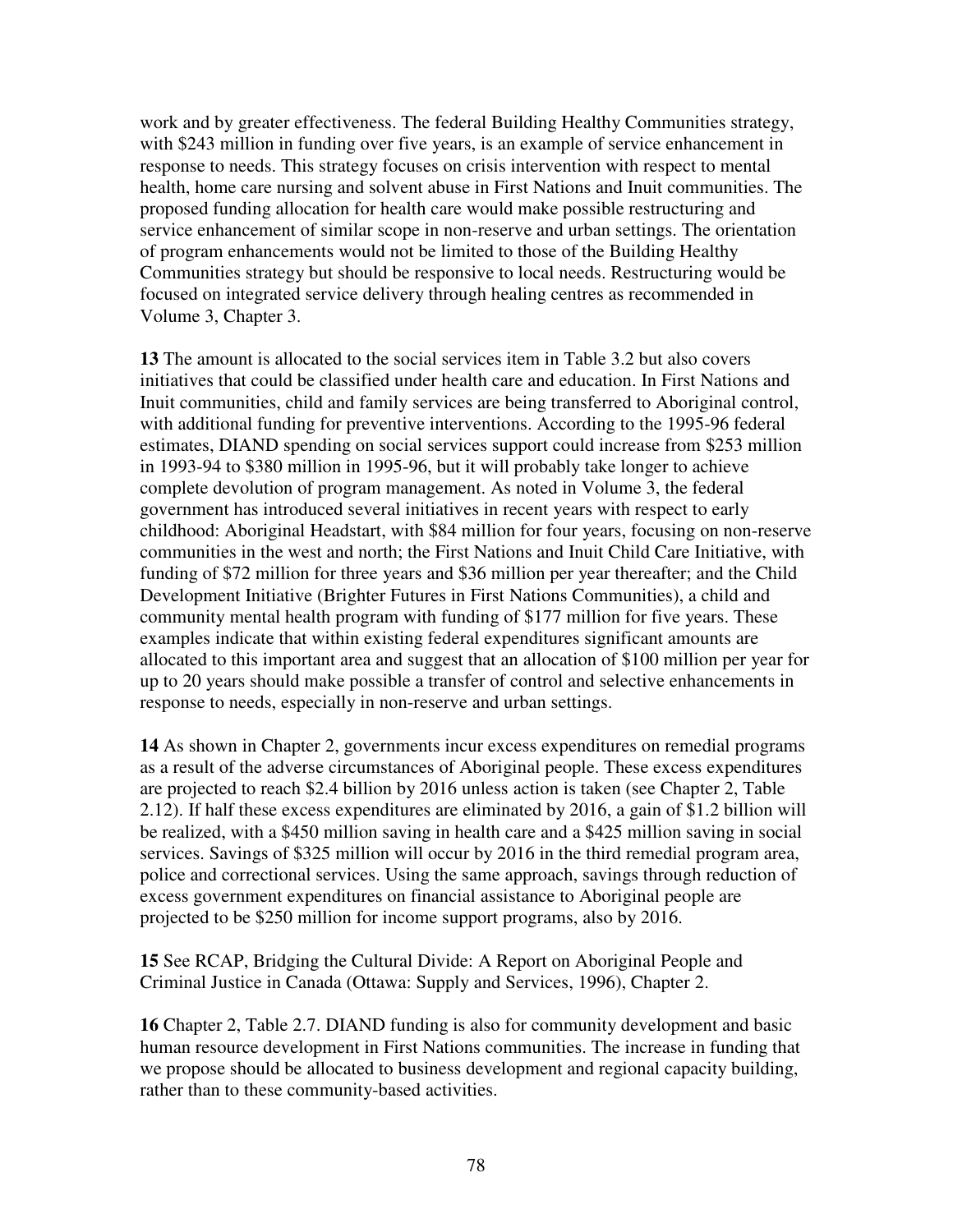**17** An average expenditure of \$10,000 per trainee would make it possible to assist 10,000 persons per year under the initiative. Costs would include tuition fees, income allowances during classroom training, wage subsidies to encourage hiring, as well as planning and delivery by Aboriginal institutions. The assumed cost per trainee is similar to that of the current Aboriginal training program, Pathways, which has an annual budget of \$200 million, but it may be higher (and the number of trainees lower) if training of longer duration is emphasized.

**18** As discussed earlier in the chapter, it is assumed that in the absence of new policies, government expenditures in each program area will increase in step with the size of the client population. Expenditures on existing housing programs are projected to increase by 48.6 per cent over the period 1996-2016 (see note 2). This increase reduces the net expenditures required to implement the housing recommendations, as calculated in Volume 3, Chapter 4, to \$400 million in 2001 and \$700 million in 2016.

**19** The budget for the DIAND program is \$261 million in 1995-96. The number of Métis and non-status persons in the 15 to 34 age group, which includes most students in postsecondary institutions, is 46 per cent of the number of status Indians and Inuit in the same age group.

**20** Consider the following funding allocations in year five, indicating levels of spending to be maintained for a number of years, possibly to year 20, which may also be exceeded by drawing on the fiscal dividend as needed: \$100 million for elementary and secondary schools, in part to establish new schools and school boards; \$50 million for culture and languages; \$100 million for health care; \$100 million for social services; \$100 million for economic development institutions; and \$15 million for housing on First Nations territories.

**21** In Chapter 2, the initial estimate of the gap between potential and actual production by Aboriginal people was reduced by one-quarter to account for regional variations in economic opportunity. As a first approximation, we could assume that savings in social assistance expenditures realized by governments when Aboriginal people participate fully in the economy will also be lower by the same fraction. In 2016, this would amount to \$300 million, which is not greatly different from the \$225 million allocated to support of traditional activities.

**22** The amount of \$700 million for housing and infrastructure reflects the complete elimination of excess expenditures and the absence of any cost associated with the strategy. The change from net cost in 2016 is particularly large because it reflects two changes that will occur when Aboriginal people achieve economic self-reliance: not only can the projected expenditures under existing policies be reduced sharply, but the expenditures under the strategy to improve and properly maintain the housing stock will also cease.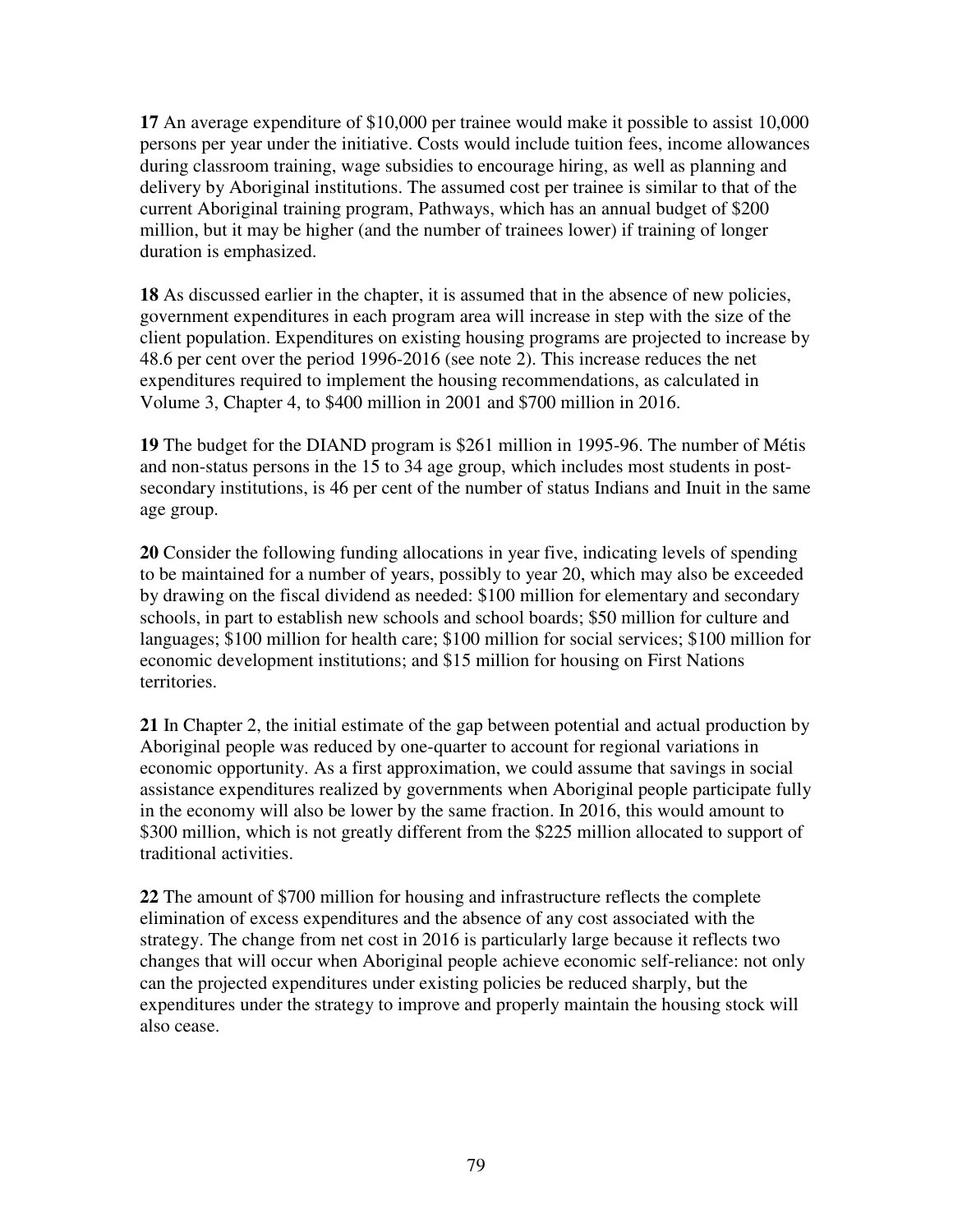**23** "Memorandum of Understanding (MOU) Between Canada and British Columbia Respecting the Sharing of Pre-treaty Costs, Settlement Costs, Implementation Costs and the Costs of Self-Government", Vancouver, 21 June, 1993.

**24** The MOU between Canada and British Columbia provides for a rather complex approach to sharing the cost of settling treaty negotiations, in which each government's share of the cash cost depends on the mix of land and cash, the categories of lands transferred, and other factors in the settlement agreement. The sharing of costs, therefore, depends on the outcome of the treaty negotiations. According to the formula in the MOU, the federal share of the cash cost of settlement ranges from 75 to 90 per cent. Under the MOU, the federal government will partly reimburse the provincial government for ceding productive forest lands of high value and for loss of revenues from resources. The amounts involved are not part of the cash cost of settlements, but they are financial transfers between governments and shift a greater part of the financial cost of the settlement to the federal government.

**25** First Nations people living on-reserve and Inuit made up 42 per cent of the Aboriginal population in 1996, according to projections based on the Aboriginal peoples survey. As a rough estimate, assuming that costs per Aboriginal person are the same on- and offreserve, that 42 per cent of the Aboriginal population lives on Aboriginal territories, and that the federal government pays 50 per cent of costs for those not living on Aboriginal territories, the federal share of expenditures would be 71 per cent.

**26** Cost sharing was terminated under the Social and Health Transfer of the Budget Implementation Act, S.C. 1995, c. 17 (Parts IV and V). As the federal government will no longer share the cost of provincial programs, it will not experience a direct financial gain when demand for these programs is reduced. Employment insurance is a contributory program with rates set in a way that balances contributions and benefit payments over several years. A reduction in benefit payments would thus be passed on to contributors through lower rates. It is not certain that employment insurance benefits payments to Aboriginal people will decline when they participate more fully in the economy. Many Aboriginal people do not have employment of a type that qualifies them for benefits.

**27** From 1984 to 1994, employment in the Canadian economy increased from 11,402,000 to 13,292,000, or by 189,000 per year on average. This period includes the 1990-92 recession and the weak economic recovery that followed it.

**28** Human Resources Development, Annual Report, Employment Equity Act, 1994 (Ottawa: Supply and Services, 1994).

**29** The Meadow Lake Tribal Council's activities in the forestry sector are a good example. In 1988, the council purchased a sawmill owned by the province that had been struggling to survive for 20 years and established a tree harvesting and reforestation company. Success soon followed for the two joint ventures, which now boast 243 employees and account for an estimated 730 indirect jobs in northwestern Saskatchewan.